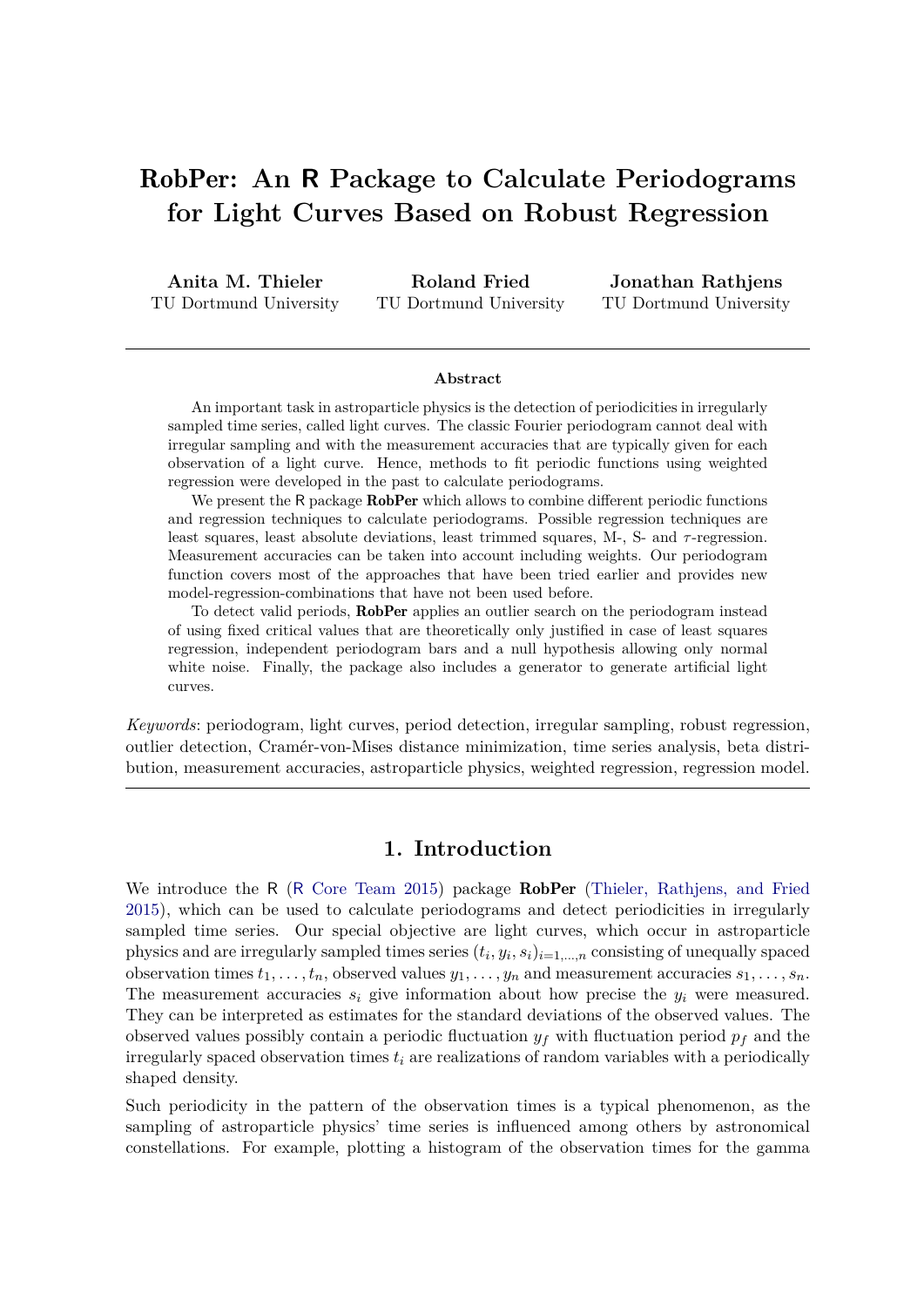

Figure 1: Light curve with gamma particle emissions for the very high energy gamma particle source Mrk 421 (see Tluczykont *et al.* 2010, and references therein). Panel 1a shows the light curve, vertical lines at each point show the reported measurement accuracies. Panel 1b depicts a histogram of the observation times  $t_i$  modulo the period  $p_s = 27.31$ . A sine represents the shape rather well.

particle source Mrk 421 modulo the period  $p_s = 27.31$  shows an unequal distribution over a cycle of this length (see Figure 1). This is due to the fact that observations cannot be sampled during full moon and the moon period is similar to *ps*.

So we assume the following model for the observations indexed by  $i = 1, \ldots, n$ :

$$
T_i = T_{(i)}^{\star}, \qquad T_1^{\star}, \dots, T_n^{\star} \sim \mathcal{D}(p_s) \text{ i.i.d.,}
$$
 (1)

$$
Y_i = Y_{f;i} + Y_{w;i},\tag{2}
$$

$$
Y_{f;i} = f\left(\frac{T_i}{p_f}\right), \qquad f(\xi) = f(\xi + 1) \,\forall \xi \in \mathbb{R} \tag{3}
$$

$$
Y_{w;i} \sim \mathcal{N}(0, \sigma_i^2),\tag{4}
$$

*s*<sub>*i*</sub>: given estimate for  $\sigma_i$  independent from  $Y_1, \ldots, Y_n$ ,

where  $T^*_{(i)}$  denotes the *i*th ordered observation time in  $T^*_1, \ldots, T^*_n$  and  $\mathcal{D}(p_s)$  is a periodic sampling density with period  $p_s$ . The observation times  $t_1, \ldots, t_n$  and the observed values  $y_1, \ldots, y_n$  are realizations of  $T_1, \ldots, T_n$  and  $Y_1, \ldots, Y_n$ , respectively. We assume the observation times to be measured without error.  $Y_{f;i}$  is the systematic periodic component in the observations, corresponding to an unknown periodic function *f* and the period *p<sup>f</sup>* we are searching for.  $Y_{w;i}$  is additive noise.

To detect a periodic fluctuation with period  $p_f$  in the observed values  $y_i$ , it is not possible to use the standard periodogram of Fourier analysis. This method can only be applied to time series with equidistant observation times, while light curves are typically irregularly sampled. A setting-adapted procedure, the Deeming periodogram (Deeming 1975), is not recommendable either in this case, because it is known to react to a periodicity *p<sup>s</sup>* in the sampling (see Hall and Li 2006).

In order to determine periodicity in light curves, other methods than the classical Fourier periodogram or the Deeming periodogram should be used. Popular periodogram methods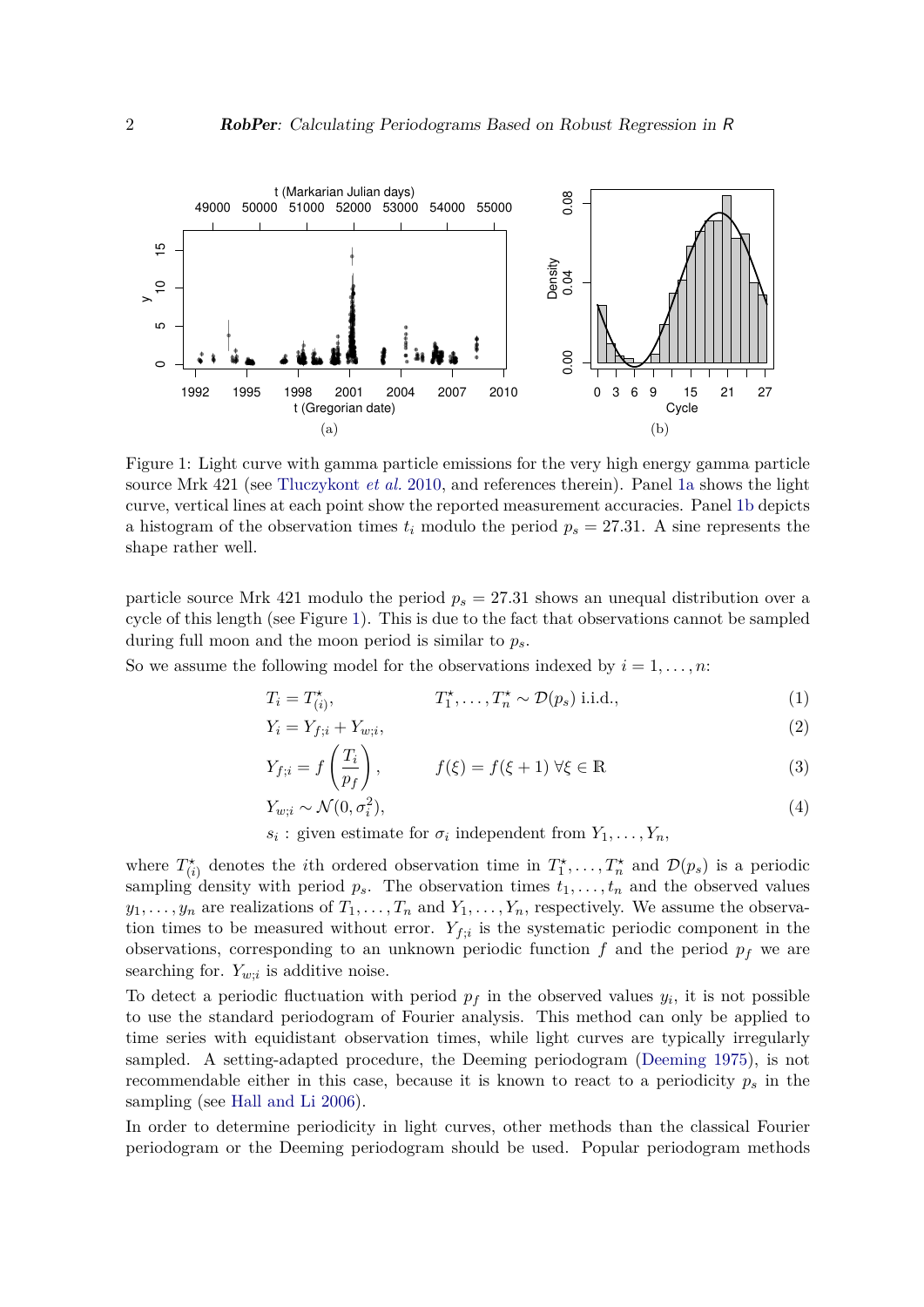in astroparticle physics are for example the Lomb-Scargle periodogram (Scargle 1982) or the phase dispersion minimization periodogram (Stellingwerf 1978). These and many other approaches can be generalized to fitting periodic functions to the light curve using least squares regression and calculating periodogram bars based on SE and SY, where SE is the remaining variance in the residuals of the fit and SY is the overall variance in the observed values  $y_i$ . An even broader class of periodogram methods additionally allows application of robust regression instead of least squares regression and weighted regression to take the measurement accuracies *s<sup>i</sup>* into account.

The function RobPer in our homonymous R package calculates a periodogram of a light curve based on fitting periodic functions to  $(t_i, y_i)_{i=1,\dots,n}$  using least squares or a robust regression technique, optionally taking measurement accuracies *s<sup>i</sup>* into account using weighted regression. The coefficient of determination corresponding to the objective function of the regression technique is used as periodogram bar. This proceeding incorporates analogues to most of the existing periodograms and introduces several new techniques. Preliminary implementations of most of these periodogram methods have been compared by Thieler, Backes, Fried, and Rhode (2013). Here, we explain the usage of the R package RobPer, which makes improved and extended methods for period detection publicly available.

This article is organized as follows: In Section 2, the usage and the structure of the function RobPer are explained. Especially, the different periodic functions and regression techniques are discussed and related to the existing periodogram methods. Diagrams which show how this R function is implemented in detail are displayed in Appendix A. Section 3 is devoted to the question how to find valid periods using a periodogram. Thieler *et al.* (2013) propose robust fitting of a beta distribution combined with outlier detection. The function betaCvMfit in the package RobPer performs this. In Section 4, the function tsgen is presented which allows to generate artificial light curves. Some examples for how to use the package are given in Section 5. Section 6 concludes with a summary.

The RobPer software package is available from the Comprehensive R Archive Network (CRAN) at <https://CRAN.R-project.org/package=RobPer>. Other R packages implementing periodograms of irregularly sampled time series are the packages lomb (Ruf 1999, function lsp), cts (Wang 2013, function spec.ls) and nlts (Bjornstad 2013, function spec.lomb). They calculate the Lomb-Scargle periodogram, which is based on the least squares fit of a sine function. Furthermore, the package GeneCycle (Ahdesmäki, Fokianos, and Strimmer 2012, function robust.spectrum) fits sine functions using robust M-regression to calculate a periodogram based on the square of the estimated amplitude. None of these functions permits taking measurement accuracies using weighted regression into account and most of them (apart from the function spec.lomb) have restrictions concerning the trial periods fitted.

# **2. Calculate periodograms with** RobPer

The R function RobPer calculates a periodogram of a given light curve  $(t_i, y_i, s_i)_{i=1,\dots,n}$ . This is done by fitting a periodic function *g* to the data  $(t_i, y_i)_{i=1,\dots,n}$ . The function *g* has *m* parameters entering *g* linearly. It has a period of 1 and is transformed by  $g\left(\frac{t}{n}\right)$  $\overline{p_j}$ ) for each given trial period  $(p_j)_{j=1,\dots,q}$ . A simple example is  $g(t) = \sin(2\pi t)\beta_1 + \cos(2\pi t)\beta_2$ . The periodogram bars for the different trial periods are defined as the coefficients of determination of the respective fits. Using weighted regression with weights  $1/s<sub>i</sub>$  makes it possible to take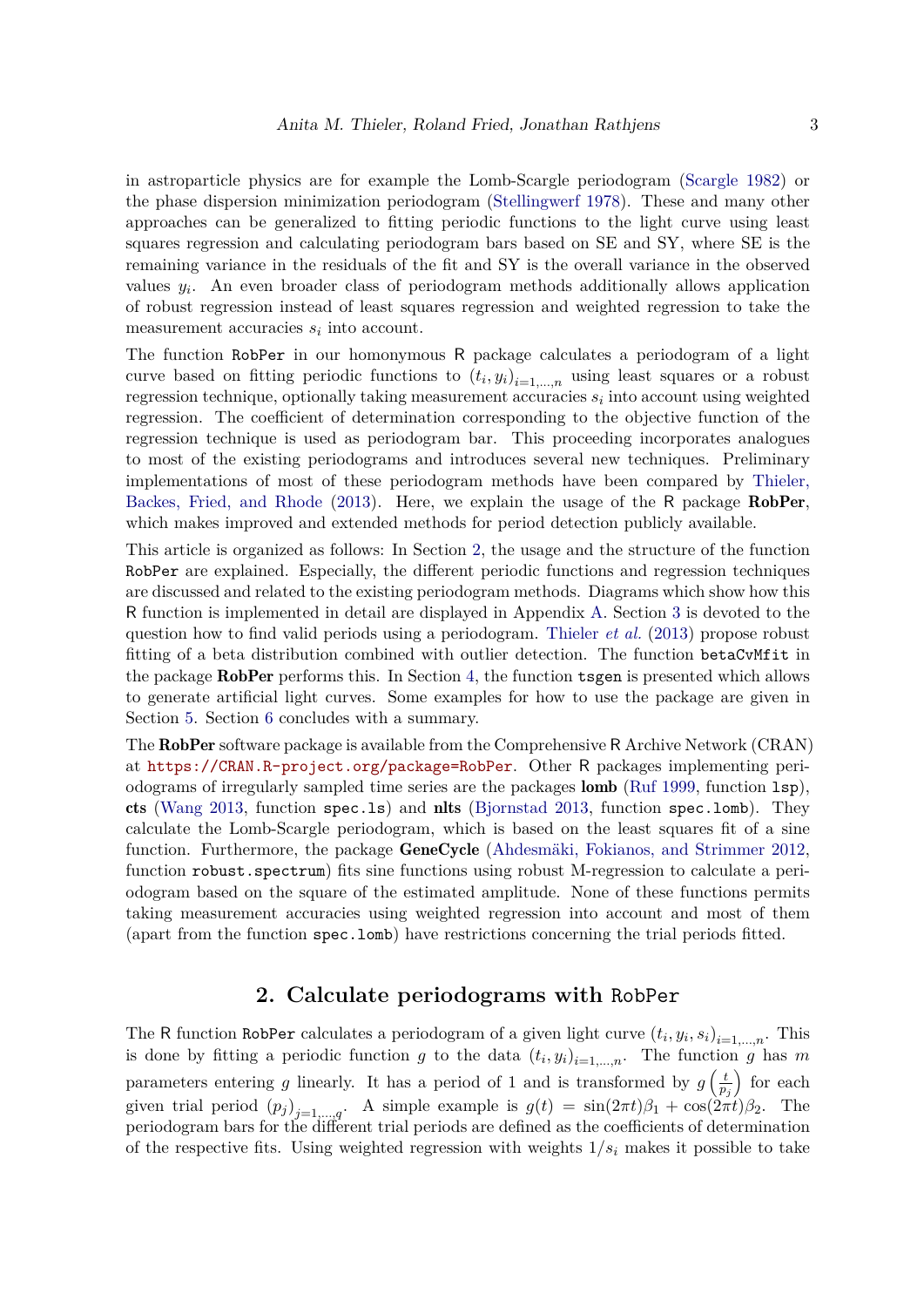| Argument                                                               | Comment                                                                                                                                                                                                                                                                                           |
|------------------------------------------------------------------------|---------------------------------------------------------------------------------------------------------------------------------------------------------------------------------------------------------------------------------------------------------------------------------------------------|
| ts $\in \mathbb{R}^{n \times 3}$ or $\mathbb{R}^{n \times 2}$          | Light curve $(t_i, y_i, s_i)$ or $(t_i, y_i), i = 1, \ldots, n;$<br>If weighting = FALSE the measurement accuracies $s_i$ column may be omitted.                                                                                                                                                  |
| $\texttt{weighting} \in \{\texttt{T},\,\texttt{F}\}$                   | If TRUE, weighted regression is performed to take into account the $s_i$ .                                                                                                                                                                                                                        |
| periods $\in \mathbb{R}^q_{>0}$                                        | Trial periods $p_1, \ldots, p_q$ .                                                                                                                                                                                                                                                                |
| regression                                                             | Regression technique (see Section 2.2), possible choices:<br>"L2", "L1", "LTS", "S", "huber", "bisquare", "tau".                                                                                                                                                                                  |
| model                                                                  | Periodic fluctuation to be fitted (see Section 2.1), possible choices:<br>"step", "2step", "sine", "fourier(2)", "fourier(3)", "splines".                                                                                                                                                         |
| steps $\in \mathbb{N}$                                                 | Number of steps per cycle for periodic step functions.<br>Default: 10                                                                                                                                                                                                                             |
| $var1 \in \{T, F\}$                                                    | TRUE sets variance estimate to one for weighted M-regression.<br>Default: weighting                                                                                                                                                                                                               |
| tol $\in \mathbb{R}_{>0}$                                              | Precision for convergence criteria.<br>Used in case of M-regression and in case of LTS regression if LTSopt = TRUE.<br>Default: $10^{-3}$                                                                                                                                                         |
| genoudcontrol $\in \mathbb{N}^3$                                       | Settings for genoud (see paragraph about LTS regression in Section 2.2):<br>max.generations, wait.generations, pop.size<br>Used if regression = "bisquare" or LTSopt = TRUE & regression = "LTS".<br>Default: $\{50, 5, 50\}$                                                                     |
| LTSopt $\in \{T, F\}$                                                  | Determines whether the regression result of 1tsReg should be optimized.<br>Default: TRUE if regression = "LTS"                                                                                                                                                                                    |
| taucontrol $\in \mathbb{N}^4 \times \{T, F\}$                          | Settings for $\tau$ -regression:<br>N, kk, tt, rr, approximate.<br>Used if regression = "tau", $rr$ only necessary for approximate = TRUE.<br>Default: {100, 2, 5, 2, FALSE}                                                                                                                      |
| Scontrol $\in \mathbb{N}^3 \times \mathbb{R}_{>0}^2 \times \mathbb{N}$ | Settings for S-regression:<br>N, kk, tt, b, cc, seed.<br>Used in case of regression $=$ "S".<br>seed can be fixed in order to get reproducible results or can be left empty.<br>Default: $\{N, 2, 5, 0.5, 1.547, NULL\}$<br>with $N = 50$ if weighting = FALSE and $N = 200$ if weighting = TRUE. |
| Return value                                                           |                                                                                                                                                                                                                                                                                                   |
| $\texttt{periodogram} \in \mathbb{R}^q$                                | Vector of periodogram bars belonging to the trial periods.                                                                                                                                                                                                                                        |

Possibly warnings

Table 1: Arguments and return values of the function RobPer. {T, F} means {TRUE, FALSE}.

the measurement accuracies into account. As the shape of the true fluctuation  $f$  in Equation 3 is usually unknown, we will typically have  $g \neq f$ .

Table 1 gives an overview over all arguments of RobPer. The possible shapes of the function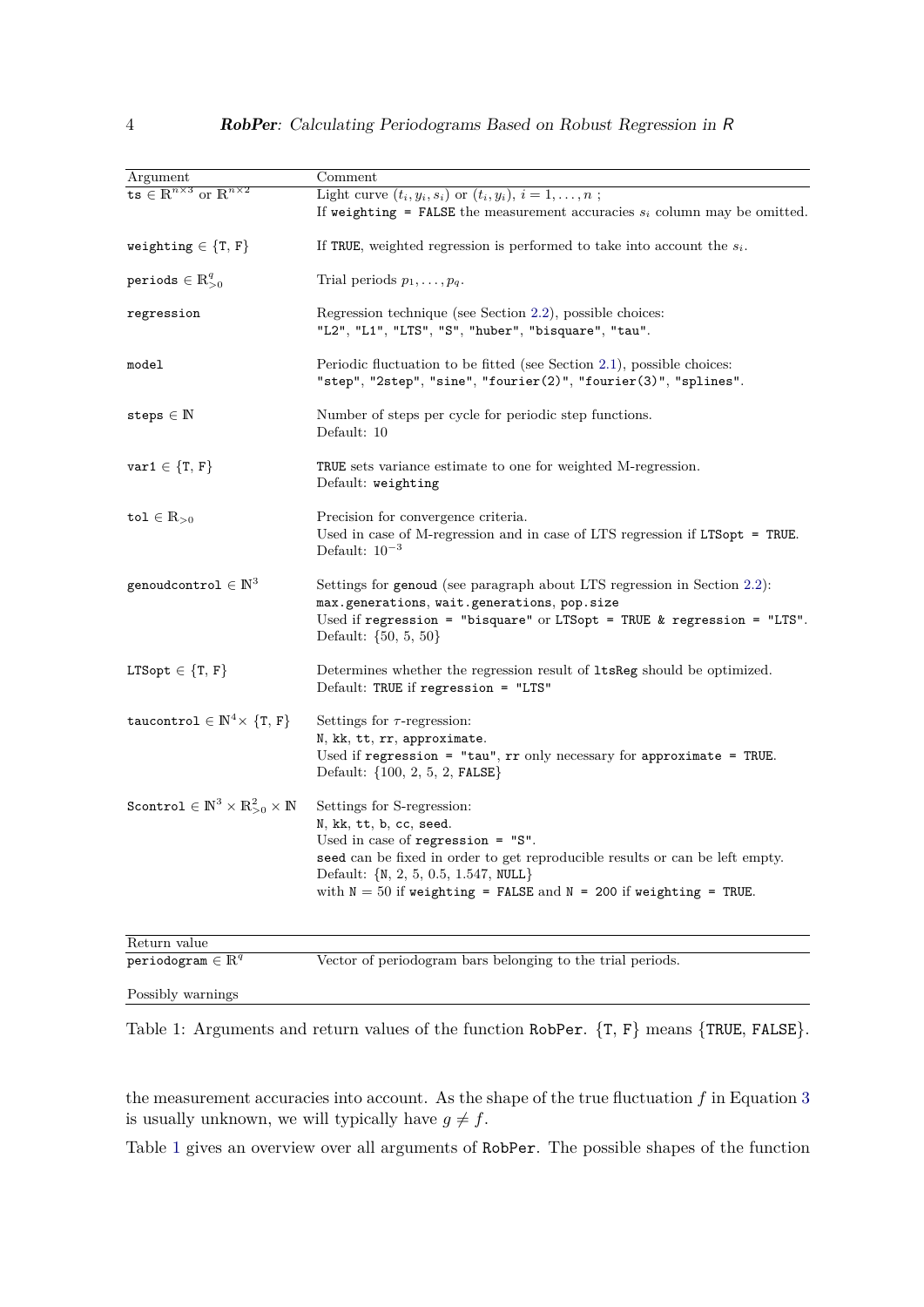*g* that may be fitted by RobPer are presented in Section 2.1. Fitting them using least squares regression is in many cases equivalent to already existing periodogram methods (see Table 2 or Thieler *et al.* 2013 for a more detailed discussion).

In addition to least squares regression, RobPer offers a selection of robust regression techniques to fit *g*  $\int_{t}$ *p j*  $\setminus$ , see Section 2.2. All regression techniques implemented in RobPer are based on minimizing an objective value

$$
SE = \zeta (y - X\beta) \tag{5}
$$

with respect to the unknown parameter value  $\beta \in \mathbb{R}^m$ , where  $X \in \mathbb{R}^{n \times m}$  is the design matrix containing the known components of  $g\left(\frac{t}{r}\right)$ *p* ) at the measurement times  $t_1, \ldots, t_n$  with p being a trial period and y the vector of observations  $y_1, \ldots, y_n$ . In the simple example mentioned above, the *i*th row of *X* has the elements  $\sin(2\pi t_i/p)$  and  $\cos(2\pi t_i/p)$ . The function  $\zeta : \mathbb{R}^n \to [0, \infty[$  is chosen according to the regression method, e.g.,  $\zeta(r) = \sum_{i=1}^n r_i^2$  for least squares regression. Using the same regression technique, the location  $\mu$  of the observations  $y_1, \ldots, y_n$  can be estimated minimizing

$$
SY = \zeta (y - i\mu)
$$
 (6)

with  $i = 1$ <sub>n</sub> being an *n*-variate vector of ones in case of unweighted regression. The periodogram bar can then be calculated as  $R^2 = 1 - \frac{SE}{SY}$ . This definition for the coefficient of determination does not only apply for least squares regression, but also for least absolute deviation- (*L*1) and M-regression in general (see Maronna, Martin, and Yohai 2006, p. 171) as well as for S-, least trimmed squares- (LTS) and *τ* -regression (see Croux and Dehon 2003). If it is intended to take given measurement accuracies  $s_1, \ldots, s_n$  into account, weighted regression can be performed. In this case, the terms *y*, *X* and i in the two fitted models

$$
y = X\beta + \epsilon \qquad \text{(full model)},\tag{7}
$$

$$
y = i\mu + \epsilon \qquad \text{(location model)},\tag{8}
$$

with 
$$
\epsilon \in \mathbb{R}^n
$$
,  $\epsilon_i \underset{\text{i.i.d}}{\sim} \mathcal{N}(0, \sigma^2)$ , 
$$
(9)
$$

are replaced by  $\widetilde{y}_i = y_i/s_i$ ,  $\widetilde{X}_{ij} = X_{ij}/s_i$  and  $\widetilde{t}_i = \widetilde{t}_i/s_i = 1/n/s_i$ , respectively. In the following, we will focus on the case of unweighted regression and only point out the handling of weighted regression, when both procedures differ.

Table 2 displays periodogram methods following the principle of fitting periodic functions. Up to now, weighted regression or robust regression in affiliation with periodic step functions has only been performed by Thieler *et al.* (2013), though the unweighted least squares versions belong to the most popular periodogram methods in this area of research. S- or *τ* -regression, which are also available in RobPer, have not been investigated up to now in this context.

### **2.1. Periodic function fitted: Argument** model

For each trial period  $p_i, i \in \{1, ..., q\}$  (given by the argument periods, see Table 1), a periodic function (defined by model) is fitted to the light curve (using regression technique regression). Implemented periodic functions include step functions, sine functions, Fourier series and spline functions.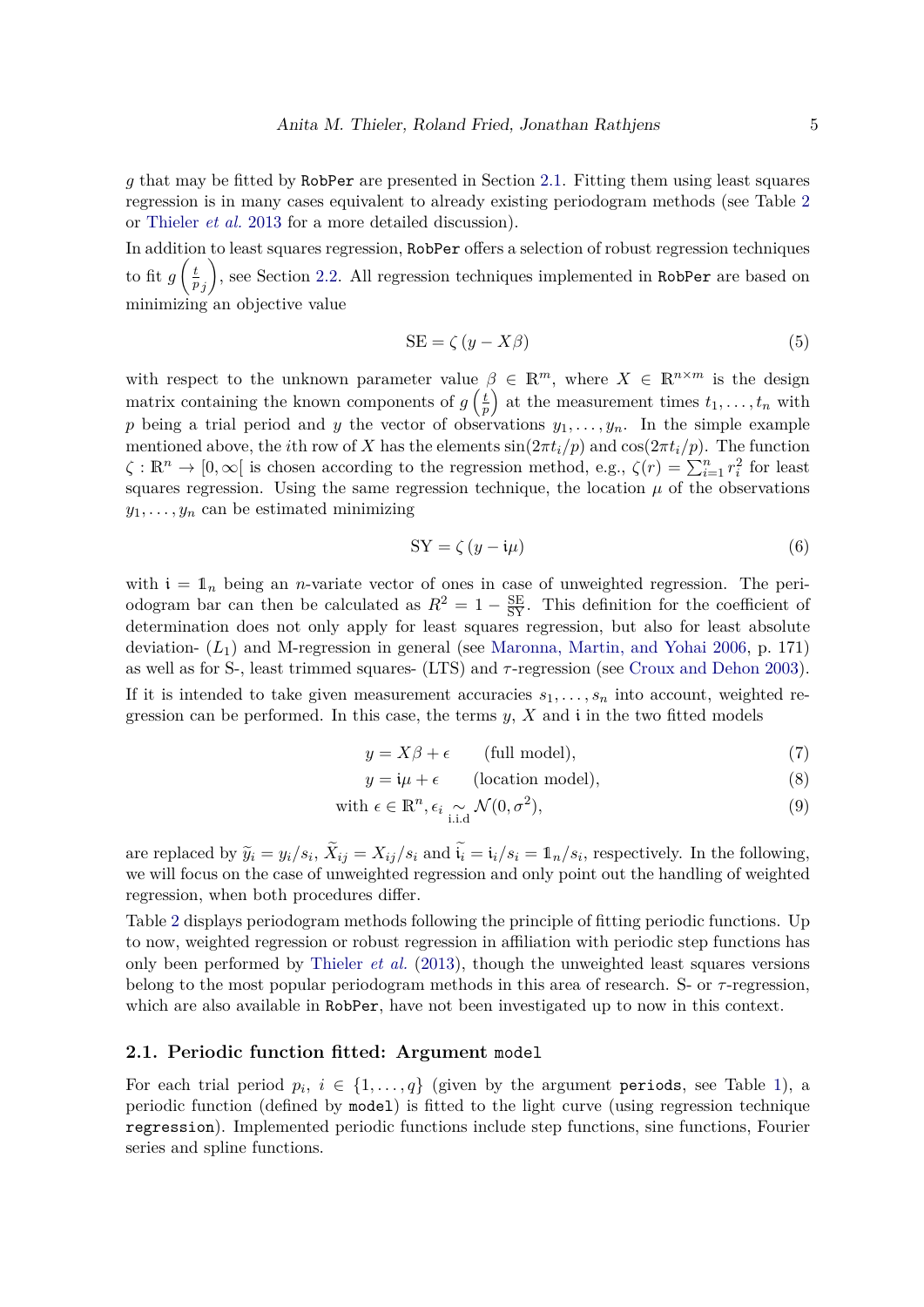| Model       | Regression technique    | Publication                           |
|-------------|-------------------------|---------------------------------------|
|             |                         | (Name of the method)                  |
| step        | L2                      | Leahy <i>et al.</i> $(1983)$          |
|             |                         | (epoch folding)                       |
|             | L2                      | Schwarzenberg-Czerny (1989)           |
|             |                         |                                       |
|             |                         | (analysis of variance)                |
|             | L2, L1, huber, bisquare | Thieler $et \ al. (2013)$             |
|             |                         |                                       |
| 2step       | L2                      | Stellingwerf (1978)                   |
|             |                         | (phase dispersion minimization)       |
|             |                         |                                       |
|             | L2, L1, huber, bisquare | Thieler <i>et al.</i> $(2013)$        |
|             |                         |                                       |
| sine        | L2                      | Scargle $(1982)$                      |
|             |                         | (Lomb-Scargle)                        |
|             | L2                      | Zechmeister and Kürster (2009)        |
|             |                         | (generalized Lomb-Scargle)            |
|             |                         |                                       |
|             | L2                      | Cumming $et \ al. (1999)$             |
|             |                         | (floating mean)                       |
|             | L2                      | Ferraz-Mello (1981)                   |
|             |                         | (date compensated Fourier transform*) |
|             | L2                      | Reegen (2007)                         |
|             |                         | $(SigSpec^*)$                         |
|             | L1                      | Li $(2009)^*$ , Li $(2010)^*$         |
|             | <b>LTS</b>              | Ahdesmäki et al. $(2007)^*$           |
|             | bisquare                | Ahdesmäki et al. $(2007)^*$           |
|             |                         |                                       |
|             | huber                   | Zhang and Chan $(2005)^*$             |
|             | L2, L1, huber, bisquare | Thieler <i>et al.</i> $(2013)$        |
|             |                         |                                       |
| fourier(2), | L2                      | Hall <i>et al.</i> $(2000)$           |
| fourier(3)  | L2                      | Palmer (2009)                         |
|             |                         | $(Fast-\chi^2)$                       |
|             |                         |                                       |
|             | L2, L1, huber, bisquare | Thieler $et$ al. (2013)               |
|             |                         |                                       |
| splines     | L2                      | Akerlof <i>et al.</i> $(1994)$        |
|             | L2                      | Hall <i>et al.</i> $(2000)$           |
|             | L2                      | Oh et al. (2004)                      |
|             |                         | (generalized cross validation)        |
|             |                         |                                       |
|             | huber                   | Oh et al. (2004)                      |
|             |                         | (robust cross validation)             |
|             | L2, L1, huber, bisquare | Thieler <i>et al.</i> $(2013)$        |
|             |                         |                                       |
|             |                         |                                       |

Table 2: Published periodogram methods that rely on fitting a periodic model *g* to a light curve using a regression technique. Models (see Section 2.1): periodic step functions and pairwise overlapping step functions (step and 2step), the sine function (sine), Fourier series of second and third degree and periodic spline functions (fourier(2), fourier(3) and splines). Regression techniques: See Table 3 for labels. The underlined methods can take into account measurement accuracies using weighted regression. The periodogram bars of methods marked by \* do not base on SE or SY, but on the parameter vector of the function fitted (e.g., squared amplitude).

*Step functions*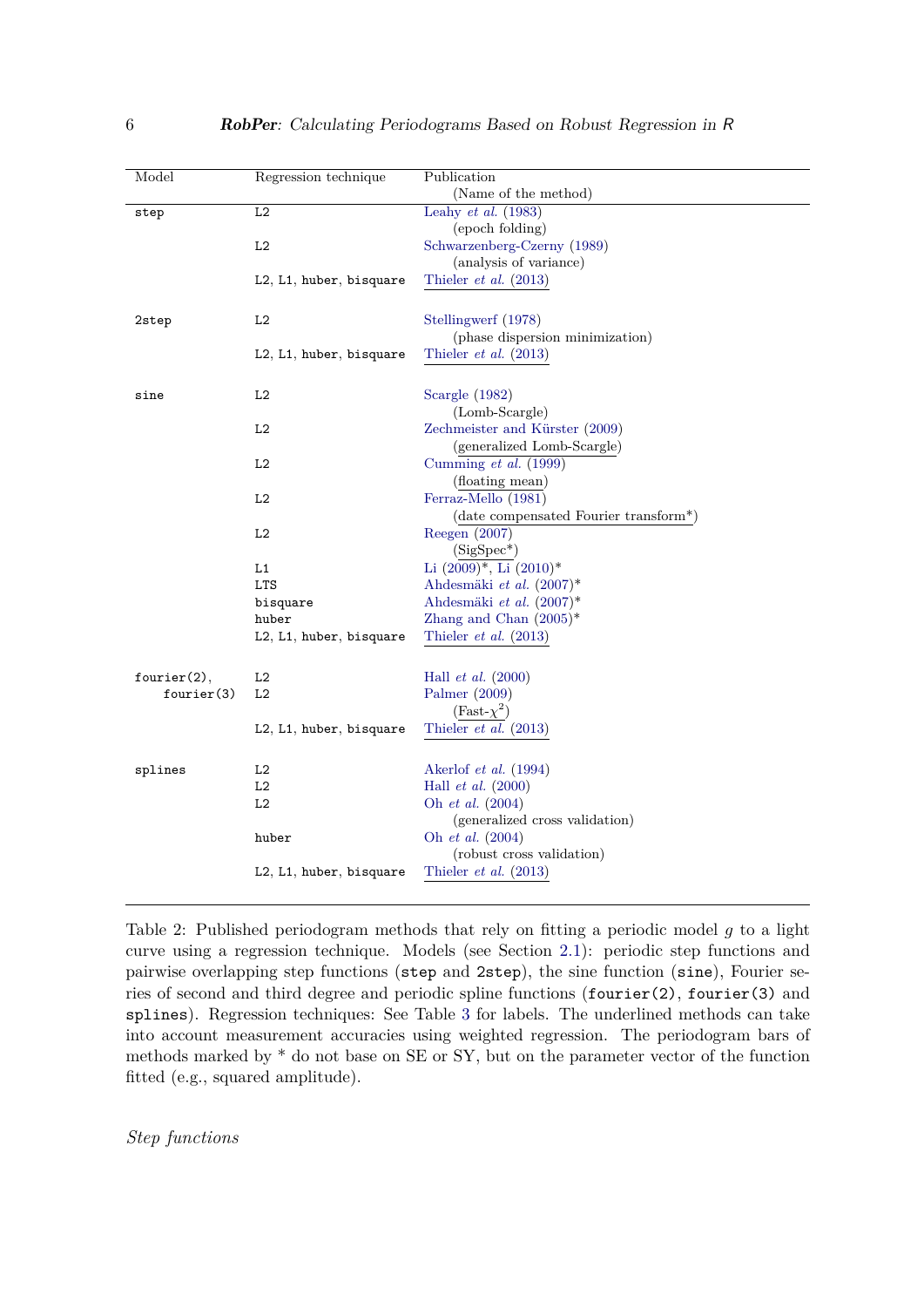Many periodogram methods from astroparticle physics such as the epoch folding periodogram (Leahy *et al.* 1983) or the analysis of variance periodogram (Schwarzenberg-Czerny 1989) can be interpreted as fitting a step function to a light curve (see Schwarzenberg-Czerny 1998 or Thieler *et al.* 2013). They use periodogram bars related to  $R^2$ , *n* and the numbers of steps per cycle.

Another typical periodogram method in astroparticle physics is the phase dispersion minimization periodogram (PDM, Stellingwerf 1978). Depending on the particular setting the periodogram bar in many cases equals the mean of the coefficients of determination of two fits with different step functions with staggered jumps (see Thieler *et al.* 2013 or Thieler 2013 for more details).

RobPer provides two options to fit periodic step functions. The number of steps per cycle is controlled by the argument steps. Using model = "step", a single periodic step function with steps of equal width is fitted for each trial period. Performing regression = "L2", model = "step" is equivalent to calculating an epoch folding- or analysis of variance periodogram. Using model = "2step", two different step functions with opposed jump times and steps of equal width are fitted separately and the periodogram bar is the mean of both coefficients of determination. This is the only option where two periodic functions are fitted for one trial period. It is included to provide the PDM periodogram with overlapping bins.

#### *Sine functions*

Sine functions are periodic and quite popular for investigating periodicity. The classic periodogram of Fourier analysis for equally sampled time series represents the explained variance SE of a least squares fit of a sine model to the zero-centered time series. The Lomb-Scargle periodogram (Scargle 1982) works equivalently for unequally sampled time series.

As the mean of an irregularly sampled time series is not identical to the least squares fit of an intercept in a sine model, more recent methods use the uncentered data and fit a model with intercept, e.g., the floating mean periodogram by Cumming *et al.* (1999) and the generalized Lomb-Scargle periodogram by Zechmeister and Kürster (2009). Performing regression =  $"L2"$ , model =  $"sine"$  is equivalent to calculating those periodograms and in case of equidistant observation times also equivalent to the Fourier periodogram.

Some other methods as the Date Compensated Fourier Transform by Ferraz-Mello (1981), the SigSpec periodogram by Reegen (2007) or robust approaches by Ahdesmäki *et al.* (2007) and Zhang and Chan (2005) apply the same regression step as the floating mean- and the generalized Lomb-Scargle periodogram, but use the squared amplitude of the fitted sinusoid as the periodogram bar. In case of regular sampling, this is another representation of the classical periodogram of Fourier analysis. As the amplitude is a concept closely related to trigonometric functions, RobPer uses the coefficient of determination only, to obtain a general method independent of the periodic function chosen.

### *Further periodic functions*

Recently, fitting more complex periodic functions has been proposed for periodograms. Fourier series (see Hall *et al.* 2000 and Palmer 2009) and periodic splines (see Akerlof *et al.* 1994, Hall *et al.* 2000 and Oh *et al.* 2004) may provide better adaptivity compared to sine functions, but still present a continuous function, unlike the step function. RobPer offers the possibility to fit Fourier series of second (model = "fourier(2)") or third (model = "fourier(3)")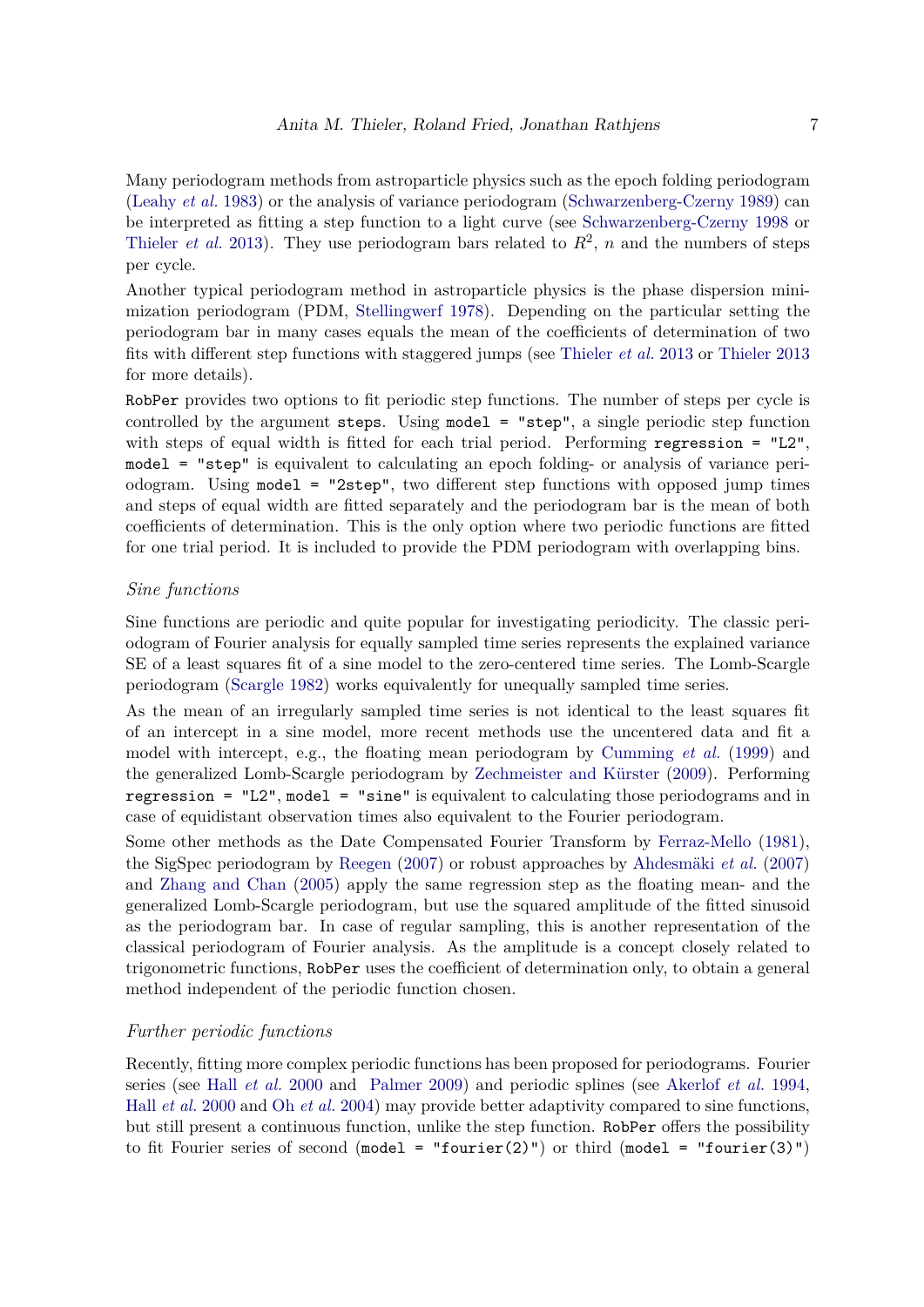| Regression technique      | regression | R function (package)                                   |
|---------------------------|------------|--------------------------------------------------------|
| Least squares             | "I.2"      | $lm$ (stats, R Core Team 2014)                         |
| Least absolute deviations | "L1"       | rq (quantreg, Koenker 2015)                            |
| Least trimmed squares     | "LTS"      | 1tsReg (robustbase, Rousseeuw et al. 2015)             |
| M-regression              |            |                                                        |
| with Huber function       | "huber"    | Own implementation.                                    |
| with Bisquare function    | "bisquare" | ImrobMfit (robustbase, Rousseeuw et al. 2015)          |
| S-regression              | "S"        | Slightly modified code from Salibian-Barrera and Yohai |
|                           |            | (2006).                                                |
| $\tau$ -regression        | "tau"      | Slightly modified code from Salibian-Barrera et al.    |
|                           |            | (2008).                                                |

Table 3: Regression techniques implemented in RobPer and R functions used to perform the regression technique. For more details see Section 2.2.

degree or a periodic spline function with four knots per cycle (model = "splines"). For the latter option, B-splines are generated using the function spline.des from the package splines (Bates and Venables 2016).

### **2.2. Regression techniques: Argument** regression

Instead of fitting the models mentioned above by the popular least squares regression (see Table 2), RobPer also allows application of six robust regression techniques, see Table 3. Robust regression techniques like least absolute deviations, least trimmed squares (Rousseeuw and Yohai 1984) and M-regression (Huber and Ronchetti 1981) have already been used to fit sines (evaluating the squared amplitude) by Zhang and Chan (2005), Ahdesmäki *et al.* (2007), Li (2009) and Li (2010). M-regression with the Huber function was applied to fit periodic splines by Oh *et al.* (2004). Thieler *et al.* (2013) use least absolute deviations and M-regression and all models described in this article to calculate periodograms based on the coefficient of determination.

To the best of our knowledge, S- (Rousseeuw and Yohai 1984) and *τ* -regression (Yohai and Zamar 1988) have not been used before in periodogram calculation. For the latter, RobPer uses the algorithms Fast-S from Salibian-Barrera and Yohai (2006) and Fast-*τ* from Salibian-Barrera, Willems, and Zamar (2008) and slightly modified versions of the code distributed with the respective publication (see the respective paragraphs entitled in Section 2.2). The following paragraphs outline the algorithms used by RobPer for calculating the different regression estimators. For the basic definitions of these regression techniques we refer to the literature mentioned above and the book by Maronna *et al.* (2006).

### *LTS regression*

The R function ltsReg from package robustbase (Rousseeuw *et al.* 2015) is used to perform LTS regression in RobPer. In preliminary studies we observed that the function can have problems finding a good solution for some of the candidate periods. This results in coefficients of determination which are too small or sometimes even negative. By setting LTSopt = TRUE, it is possible to let RobPer further optimize the solution of ltsReg by using the R function genoud from package rgenoud (Mebane, Jr. and Sekhon 2011). This function uses an evolutionary approach to improve the given solution, locally optimizing the tem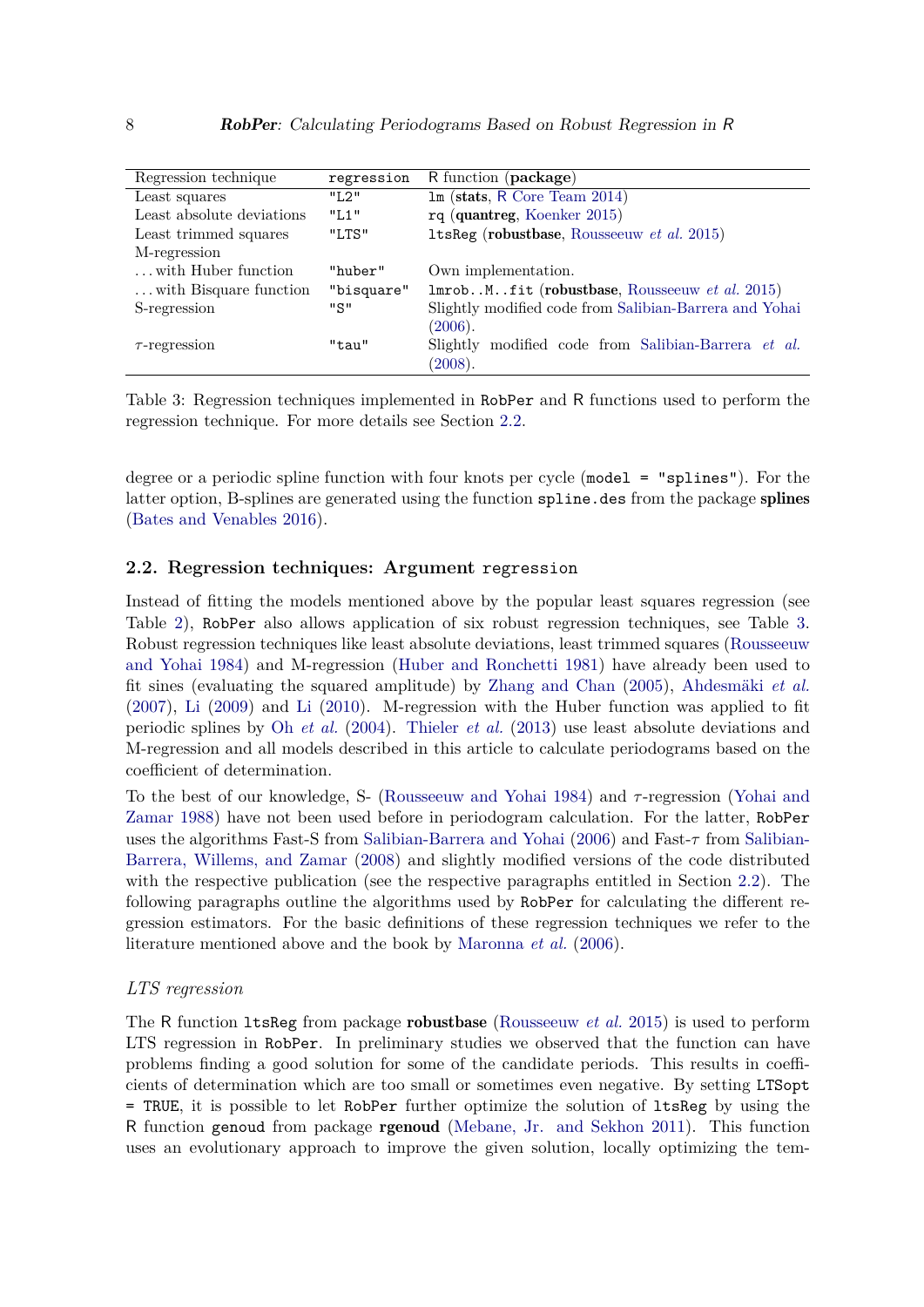porarily best solutions in a gradient descent algorithm. Further arguments pop.size (size of one generation), max.generations (maximum of generations before stopping the algorithm) and wait.generations (maximum number of generations to wait for an improvement of the optimization criterion) control the behavior of the algorithm and can be set in RobPer by the argument genoudcontrol (see Table 1). The argument tol controls the precision for convergence criteria.

A further problem we observed is that ltsReg sometimes aborts the fit. However, it is typically able to perform the fit if it is run again. In case of a crash, RobPer calls ltsReg up to three times. After the third failed attempt, the respective periodogram bar is set to NA, or a least absolute deviation regression is performed. The latter is done, if the ltsReg regression result should be further processed, using the genoud algorithm or using the LTS result as initial estimate for an M-regression fit (see next paragraph).

#### *M-regression*

In case of M-regression, a periodogram bar, i.e., the coefficient of determination  $R^2 = 1 - \frac{SE}{SY}$ SY is calculated from the values

SE = 
$$
\min_{\beta} \sum_{i=1}^{n} \rho \left( \frac{y_i - x_i^{\top} \beta}{\hat{\sigma}} \right)
$$
 (10)

and

$$
SY = \min_{\mu} \sum_{i=1}^{n} \rho \left( \frac{y_i - \mathfrak{i}_i \mu}{\hat{\sigma}} \right), \tag{11}
$$

where  $\hat{\sigma}$  is an estimate of the error scale  $\sigma$  in the regression model. As explained above, Equations 10 and 11 represent the minimization criteria of the fits of the chosen periodic fluctuation (SE in Equation 5) and of a location estimate (SY in Equation 6), respectively. The function  $\rho$  is a distance measure. The vector i consists of ones in case of unweighted regression. As mentioned before, in case of weighted regression,  $y_i$ ,  $\mathfrak{i}_i$  and the rows  $x_i$  of the design matrix are standardized by the measurement accuracy *s<sup>i</sup>* (see Figure 12 in Appendix A).

The value  $\hat{\sigma}$  is obtained in an initial estimation of the periodic fluctuation, calculating a scale estimate of the fitted residuals. In principle, one could use a different estimate of  $\sigma$  calculated from fitting only an intercept in Equation 11, but Maronna *et al.* (2006, p. 171) recommend using the scale estimate from the (larger) regression model. In our context this means that SY depends on the trial period and cannot be calculated globally. On the other hand this ensures that the regression model  $Y = X\beta + \epsilon$ ,  $\epsilon \sim \mathcal{N}(0, \sigma^2)$  is a generalization of the intercept model  $Y = \mathfrak{i}\mu + \epsilon$ ,  $\epsilon \sim \mathcal{N}(0, \sigma^2)$  and thus SE  $\leq$  SY and  $R^2 \geq 0$ .

So for this regression technique, an implementation is needed where the scale estimate can be fixed in advance. For M-regression using the biweight function, the function lmrob..M..fit from package robustbase by Rousseeuw *et al.* (2015) is used. This R function includes Huber M-regression only as a limiting case of Hampel M-regression with all but one of its tuning constants set to very large values. In other R functions known to us for M-regression (rlm from package MASS byVenables and Ripley 2002, iwlsm from package RSiena by Ripley, Boitmanis, and Snijders 2013 and robustregBS and robustRegH from package robustreg by Johnson 2015), the scale estimate cannot be fixed in advance. Hence M-regression using the Huber function is newly implemented for **RobPer**. Like the functions specified before, this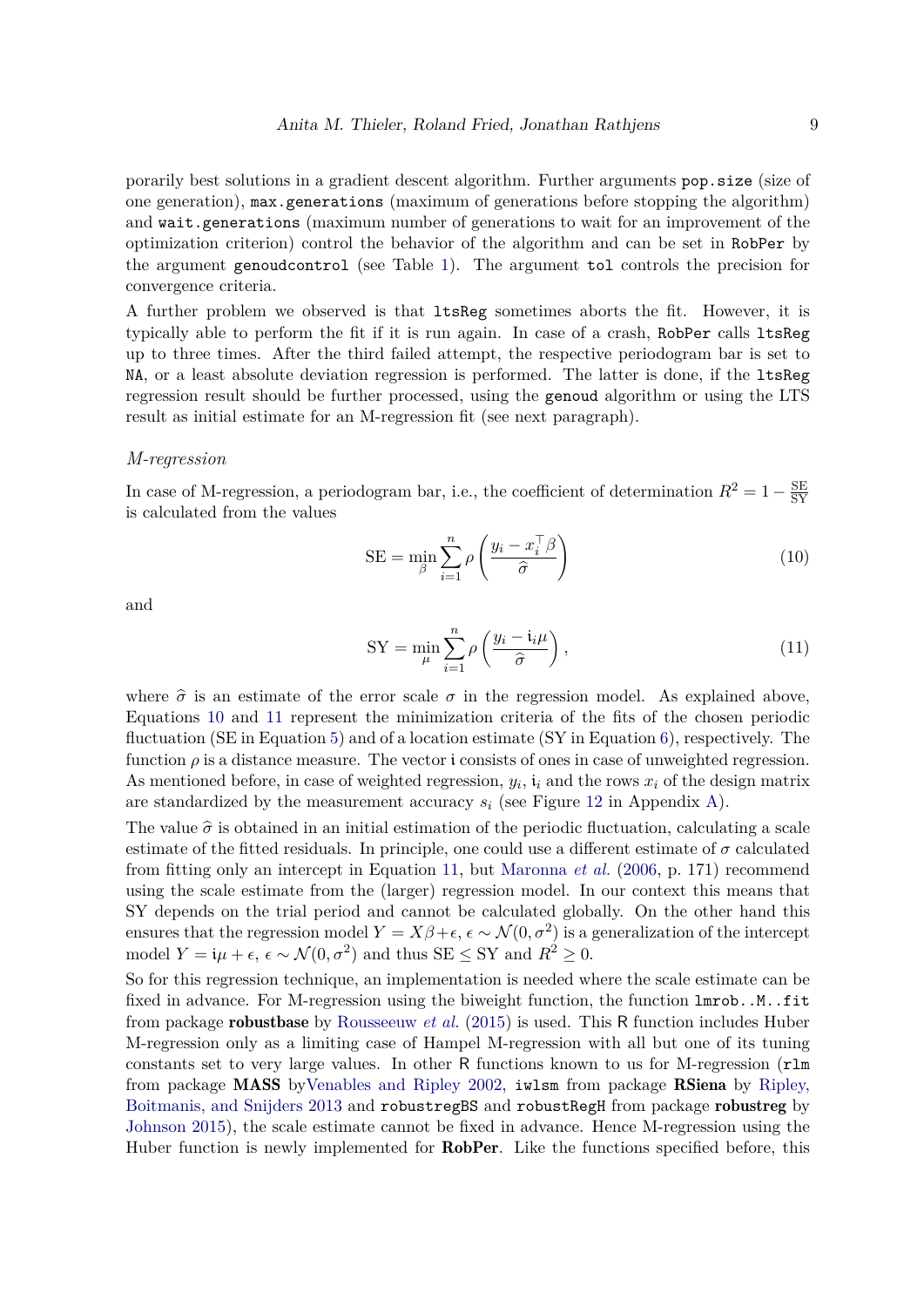implementation is based on an iteratively reweighted least squares (IRWLS) approach (see Maronna *et al.* 2006, pp. 104–105), and meets our special requirements. For M-regression using the biweight function, the implementation makes also use of the function genoud from package rgenoud (see previous paragraph) to overcome possible problems with local optima.

As noted above, weighted regression scales observed values and design matrices by the measurement accuracies. The variance of the error is expected to be about one then. Hence it can be reasonable to set  $\hat{\sigma}$  to one. This can be done in RobPer setting the argument var1 to TRUE, as is recommendable in our experience in case of weighted M-regression.

To calculate a periodogram bar using M-regression with IRWLS, three initial estimates are needed: A scale estimate  $\hat{\sigma}$  (if not set to one) and initial location estimates  $\hat{\beta}^{(0)}$  and  $\hat{\mu}^{(0)}$ for  $\beta$  and  $\mu$ . The initial estimates should be obtained using robust techniques. As proposed by Maronna *et al.* (2006, p. 105) we use the median (weighted if the *s<sup>i</sup>* shall be taken into account) to initially estimate  $\mu$ . For  $\beta$ , LTS regression (see previous paragraph) is used. It has a high breakdown point and is appropriate in situations with many observations not agreeing with the best fit. This situation will often occur in periodogram calculation, as many trial periods and thus many wrong models are fitted to the light curve. The scale estimate  $\hat{\sigma}$  is calculated as the (weighted) median of the residuals of the LTS fit.

#### *S-regression*

In case of regression = "S", RobPer uses the Fast-S algorithm by Salibian-Barrera and Yohai (2006) to perform S-regression for fitting the periodic function efficiently. The algorithm starts with a set of N parameter candidates, locally optimizes them using kk iterations, then optimizes the tt best of these candidates until convergence and finally chooses the best parameter candidate.

The R function FastS used in RobPer is a slightly modified version of the function fast.s published by Salibian-Barrera and Yohai (2006). It was changed in order to work more efficiently in the context given here, especially when fitting step functions, and to specify one parameter candidate in advance. This candidate is set to

$$
\widehat{\beta}_{\mu} = \begin{cases}\n(\hat{\mu}, \dots, \hat{\mu})^{\top} \in \mathbb{R}^{m} & \text{model} \in \{\text{"step", "2step", "splines"}\} \\
(\hat{\mu}, 0, \dots, 0)^{\top} \in \mathbb{R}^{m} & \text{model} \in \{\text{"sine", "fourier(2)", "fourier(3)"}\}\n\end{cases}
$$
\n(12)

where *m* denotes the dimension of the linear model of the periodic function and  $\hat{\mu}$  denotes the location estimate.  $\beta_{\mu}$  arises from plugging in the fit obtained from the location model into the parametrization of the full model. This ensures that fitting the full periodic function will not give a worse fit than fitting only a location parameter. Otherwise it could happen that  $SY < SE$  and the coefficient of determination (which has to be in  $[0,1]$ ) would be negative. Further changes in FastS are:

- 1. The arguments k and best.r are renamed to kk and tt to unify notation as in FastTau. The arguments int, N, kk, tt, b, cc and seed are merged to a list Scontrol, which is also an argument of RobPer (except for int, which is fixed in RobPer).
- 2. If an intercept column is added to the design matrix (using Scontrol\$int = TRUE), this is done before the dimension of the design matrix is determined (instead of doing this first and redoing it in case of Scontrol\$int = TRUE).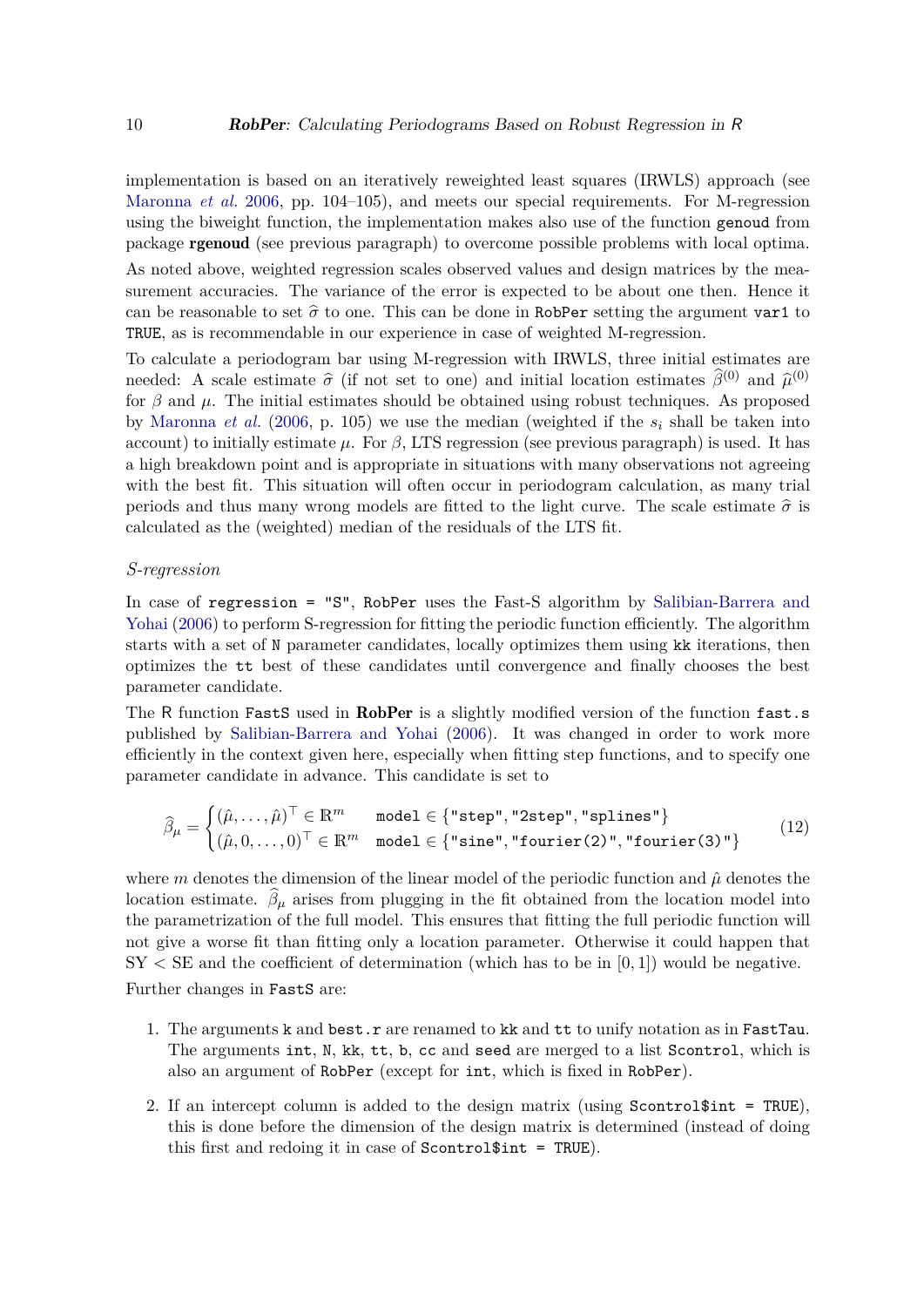- 3. To find a subsample in general position, regressors  $x_i^{\dagger}$  are sampled from the set of rows of the design matrix *X* ignoring the frequency of occurrence in *X*. For each regressor  $x_{i^*}^{\dagger}$ , one value  $y_i$  is then sampled from the entries of *y* belonging to this regressor. In case of a step function to be fitted, one observation per step is drawn to get a subsample.
- 4. If no subsample can be found in 100 trials, FastS returns NA. RobPer then releases a warning, but can calculate further periodogram bars for other trial periods.
- 5. The internal functions loss.S, re.s, f.w, scale1, our.solve and rho are now defined outside FastS. Otherwise R would have to redefine them for each periodogram bar.
- 6. The subfunction norm is replaced by the function  $\text{norm}(\ldots, 2^n)$  from the package base (R Core Team 2016).
- 7. The labels of the return values are changed for better interpretation.

#### *τ -regression*

In case of regression = "tau", *τ* -regression is used to fit the periodic function. RobPer uses the Fast-*τ* algorithm of Salibian-Barrera *et al.* (2008) which works according to the same optimizing principle as FastS for S-regression (see previous paragraph), i.e., optimizing N candidates in kk iterations and further optimizing the tt best of these until convergence. Since computation of the objective value is expensive, it is possible to approximate it with rr iteration steps when choosing approximate = TRUE. For more details see Salibian-Barrera *et al.* (2008).

The R function FastTau used in **RobPer** is a slightly modified version of the R code published in Salibian-Barrera *et al.* (2008) with similar changes as in **FastS** compared to fast.s (see previous paragraph). The changes are:

- 1. A candidate for  $\beta_{\mu}$ , see Equation 12, is allowed.
- 2. Arguments N, kk, tt, rr and approximate are combined to a list taucontrol, which is also an argument for RobPer.
- 3. Subsamples in general position are found as in FastS (change 3 in the previous paragraph).
- 4. If no subsample can be found, FastTau returns NA instead of a break using the stop function. This allows RobPer to release a warning, while calculating further periodogram bars for other trial periods.
- 5. A block of code used several times to check new regression parameter candidates for providing the best optimization value so far has been modularized into the subfunction checkbest.
- 6. Due to rounding errors, it may happen in the IRWLS algorithm that negative values close to zero occur, although they have to be non-negative by theory. This is avoided by setting such values to zero.
- 7. The subfunction randomset is replaced by the R function sample from the base package as both functions fulfill the same task and sample is faster.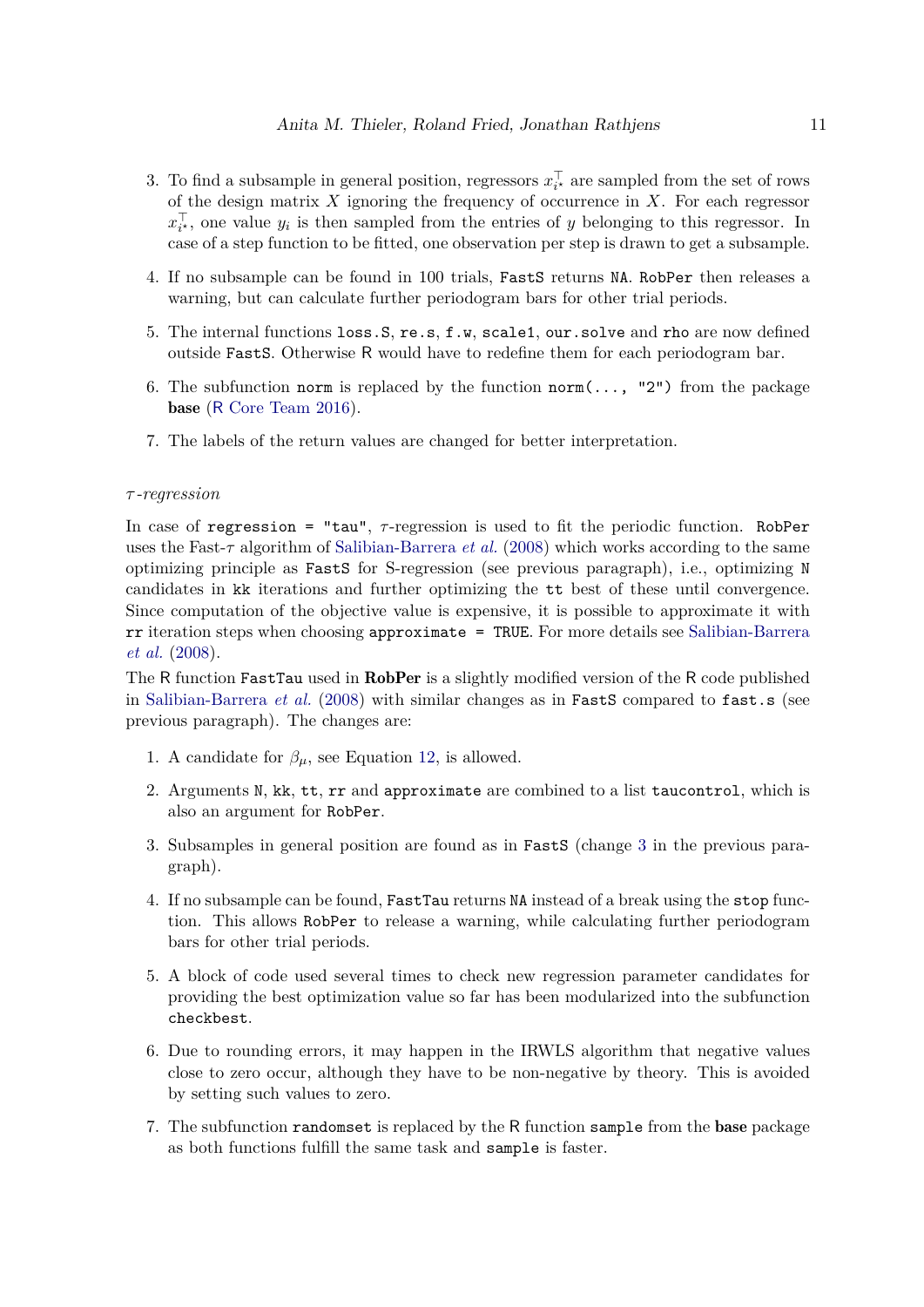8. The labels of the return values are changed for better interpretation.

### **3. Fit beta distributions with** betaCvMfit

In this section we present the function betaCvMfit, which robustly fits a beta distribution to a sample using Cramér-von-Mises (CvM) distance minimization. The function is adapted from R code by Brenton R. Clarke for fitting a gamma distribution (see Clarke, McKinnon, and Riley 2012) using CvM distance minimization. Section 3.1 motivates the application of this function, while its usage is explained in more detail in Section 3.2.

#### **3.1. Motivation**

After a periodogram is calculated, one might be interested in the automatic detection of significant periods. A period shall be called significant, if the respective periodogram bar is atypical from the distribution of the applied criterion under the null hypothesis of no periodic fluctuation. To determine significance, this distribution needs to be known or estimated. Let  $Q_{\alpha}$  be the  $\alpha$ -quantile of this distribution. Assuming independent identically distributed periodogram bars  $Per(p_1), \ldots, Per(p_q)$  we get

$$
P\Big(\max\big(\operatorname{Per}(p_1),\ldots,\operatorname{Per}(p_q)\big)\ge Q_{\sqrt[q]{1-\alpha}}\Big)=\alpha.\tag{13}
$$

A single periodogram bar calculated as described in Section 2 using unweighted least squares regression is  $\mathcal{B}(\frac{m-1}{2}, \frac{n-m}{2})$ -distributed, where  $\mathcal B$  denotes the beta distribution and *m* is the dimension of the model. This result can be found in Schwarzenberg-Czerny (1998) or easily be deduced from Seber and Lee (2003, p. 110) and Gupta and Nadarajah (2004, p. 51). Already small violations of the assumptions made about the method or the light curve disturb this proceeding. In this work, we consider weighted and robust regression in addition to ordinary least squares. Besides, we have to take into account small deviations from our model assumptions like bad estimates  $s_i$ . An example is shown in Figure 2. Panel 2a shows the weighted least squares periodogram (using a sine model) of a light curve only consisting of white noise. The observed values were generated as

$$
y_i = y_{w;i} + c \cdot y_{r;i}, \qquad i = 1, \dots, n
$$
 (14)

with  $y_{w;i}$  and  $y_{r;i}$  being realizations from

$$
Y_{w;i} \sim \mathcal{N}(0, s_i^2),\tag{15}
$$

$$
Y_{r;i} \sim \mathcal{N}(0,1). \tag{16}
$$

The value of  $s_i$  is given for all  $i$ , and  $c$  is chosen to fulfill

$$
\frac{\text{var}(c \cdot y_r)}{\text{var}(y_w) + \text{var}(c \cdot y_r)} = 0.2,\tag{17}
$$

where var() denotes the empirical variance. This means, there is roughly an extra 20 percent noise which is not explained by the measurement accuracies. Evidently, no periodogram bar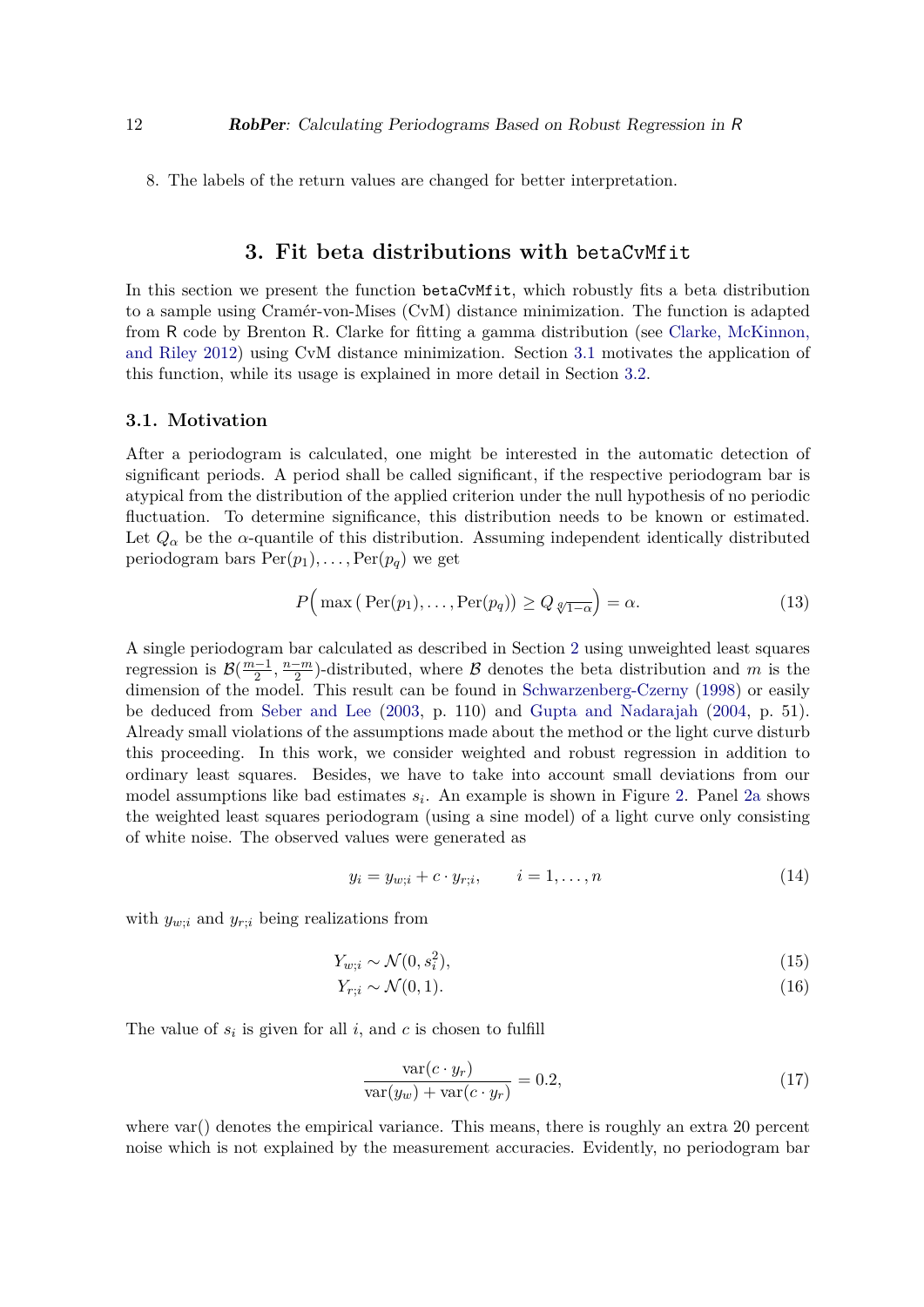

Figure 2: Example illustrating that a predefined  $\mathcal{B}\left(\frac{m-1}{2},\frac{n-m}{2}\right)$ ) distribution is sometimes not flexible enough if the model restrictions are slightly violated (see text for details). Panel 2a shows the periodogram of a light curve not completely following the assumed data model with the  $\sqrt[4]{0.95}$  quantile of a  $\mathcal{B}(\frac{m-1}{2}, \frac{n-m}{2})$  distribution (dashed line). Panel 2b shows a histogram of the periodogram bars, with the density of the  $\mathcal{B}(\frac{m-1}{2}, \frac{n-m}{2})$  (dashed) and the CvM-fitted beta distribution with parameters  $0.8 < 1 = \frac{m-1}{2}$  and  $40.18 < 248.5 = \frac{n-m}{2}$  (solid).

is outstanding, but using the  $\sqrt[q]{0.95}$  quantile of a  $\mathcal{B}(\frac{m-1}{2}, \frac{n-m}{2})$  distribution (dashed line), several periods are found automatically.

To circumvent these problems, Thieler *et al.* (2013) propose to relax the assumption of a predefined  $\mathcal{B}\left(\frac{m-1}{2}, \frac{n-m}{2}\right)$  -distribution and only assume that the periodogram values can be approximated by any beta distribution. As peculiar periods are expected to show up as outliers, robustly fitting a  $\mathcal{B}(\theta_1, \theta_2)$ -distribution to  $\text{Per}(p_1), \ldots, \text{Per}(p_a)$  is proposed. The authors use CvM distance minimization for this, which has been recommended by Clarke *et al.* (2012) for fitting gamma distributions in the presence of outliers. The CvM is defined as

$$
\int_0^\infty \left(F_n(u) - F_\theta(u)\right)^2 dF_\theta(u) = \frac{1}{n} \sum_{i=1}^n \left(F_\theta(u_{(i)}) - \frac{i - 0.5}{n}\right)^2 + \frac{1}{12n^2},\tag{18}
$$

where  $u_{(1)}, \ldots, u_{(n)}$  is the ordered sample,  $F_n$  is the empirical distribution function and  $F_\theta$  is the distribution function of  $\mathcal{B}(\theta_1, \theta_2)$ .

Panel 2b shows the predefined (solid) and the CvM-fitted (dashed) beta density for a periodogram calculated from the only-noise-data described above. While the  $\sqrt[4]{0.95}$  quantile of the predefined distribution is about 0.03, the related quantile of the fitted distribution is 0.16 and no period is detected automatically.

The above approach falls within the framework of outlier detection described by Davies and Gather (1993) and is successfully used by Thieler *et al.* (2013) in the context discussed here. However, it assumes independent periodogram bars. This may cause problems when the periodogram peaks are broad (because the assumption of independency of the periodogram bars is violated): Then it can be hard for the automatism to find any outlying periodogram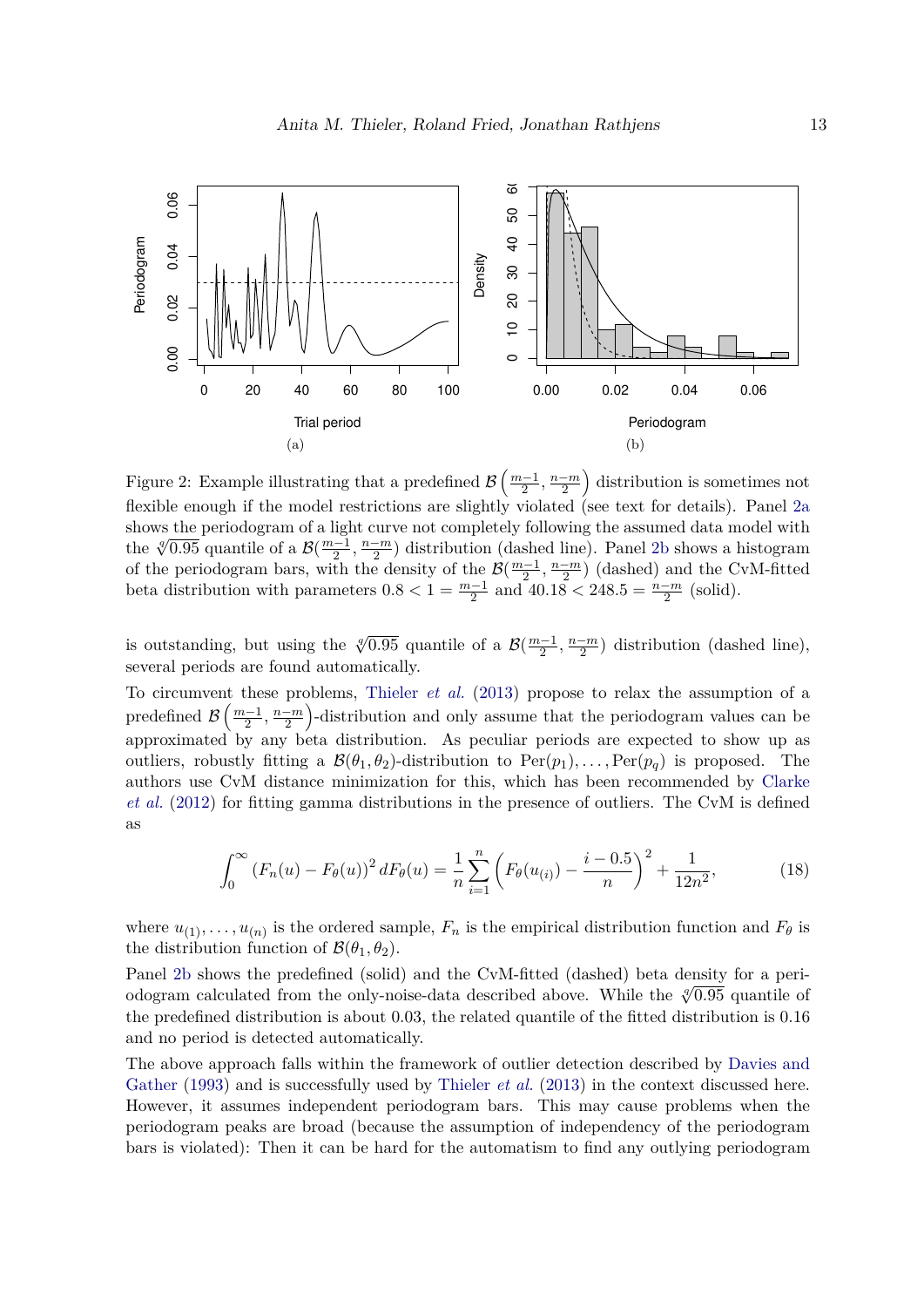value, as there are many high values. One might try to ease this problem choosing a selection of trial periods with large distances or considering only the periods referring to local maxima in the periodogram as (roughly) independent trial periods (modifying and expanding an approach of Zechmeister and Kürster 2009) and fit the beta distribution to them using a CvM fit.

Simulations indicate that the beta distribution describes the distribution under the null hypothesis rather well for the different periodograms. Nevertheless, in the following we will call detected periods "valid" and not "significant" to stress that our approach to detect periods lacks a theoretical justification.

### **3.2. The R function** betaCvMfit

The function betaCvMfit fits a  $\mathcal{B}(\theta_1, \theta_2)$ -distribution with mean  $\theta_1/(\theta_1 + \theta_2)$  to a sample vector data using CvM distance minimization and has been applied in Thieler *et al.* (2013) for fitting beta distributions to periodograms to detect valid periods.

As it may happen that the periodogram bars become negative due to fitting problems, the function sets all negative entries of data to zero. If the logical argument CvM is set to TRUE, a CvM fit is calculated. As initial values for the optimization, the moment estimates of the beta distribution

$$
\widehat{\theta}_1 = -\frac{\bar{x} \cdot (-\bar{x} + \bar{x}^2 + \hat{s}^2)}{\hat{s}^2}, \qquad \widehat{\theta}_2 = \frac{\widehat{\theta}_1 - \widehat{\theta}_1 \cdot \bar{x}}{\bar{x}} \tag{19}
$$

are used. If the argument rob is set to TRUE, the median and the median absolute deviation from the median (MAD) are used instead of the arithmetic mean for  $\bar{x}$  and the standard deviation for  $\hat{s}$ , respectively. In case of a very small estimate  $\hat{s}$  (which happens particularly if  $\hat{s}$  is the MAD), the function stops as it is not possible to calculate the estimates  $\hat{\theta}_1$  and  $\hat{\theta}_2$ shown above. The parameters of a beta distribution are strictly positive. Since it can happen that  $\hat{\theta}_1$  or  $\hat{\theta}_2$  are negative, the initial estimates are clipped to be at least 0.00001. If CvM is set to FALSE, the CvM distance is not optimized, and the initial estimates  $\hat{\theta}_1$  and  $\hat{\theta}_2$  are returned.

Figure 3 shows the different fits varying the arguments CvM and rob for 50  $\mathcal{B}(4, 15)$ -distributed observations containing 10 percent outliers between 0.8 and 1.

### **4. Generate light curves with** tsgen

To investigate our periodogram methods in simulations, we implemented the R function tsgen to generate artificial light curves. A preliminary version of this function is used in Thieler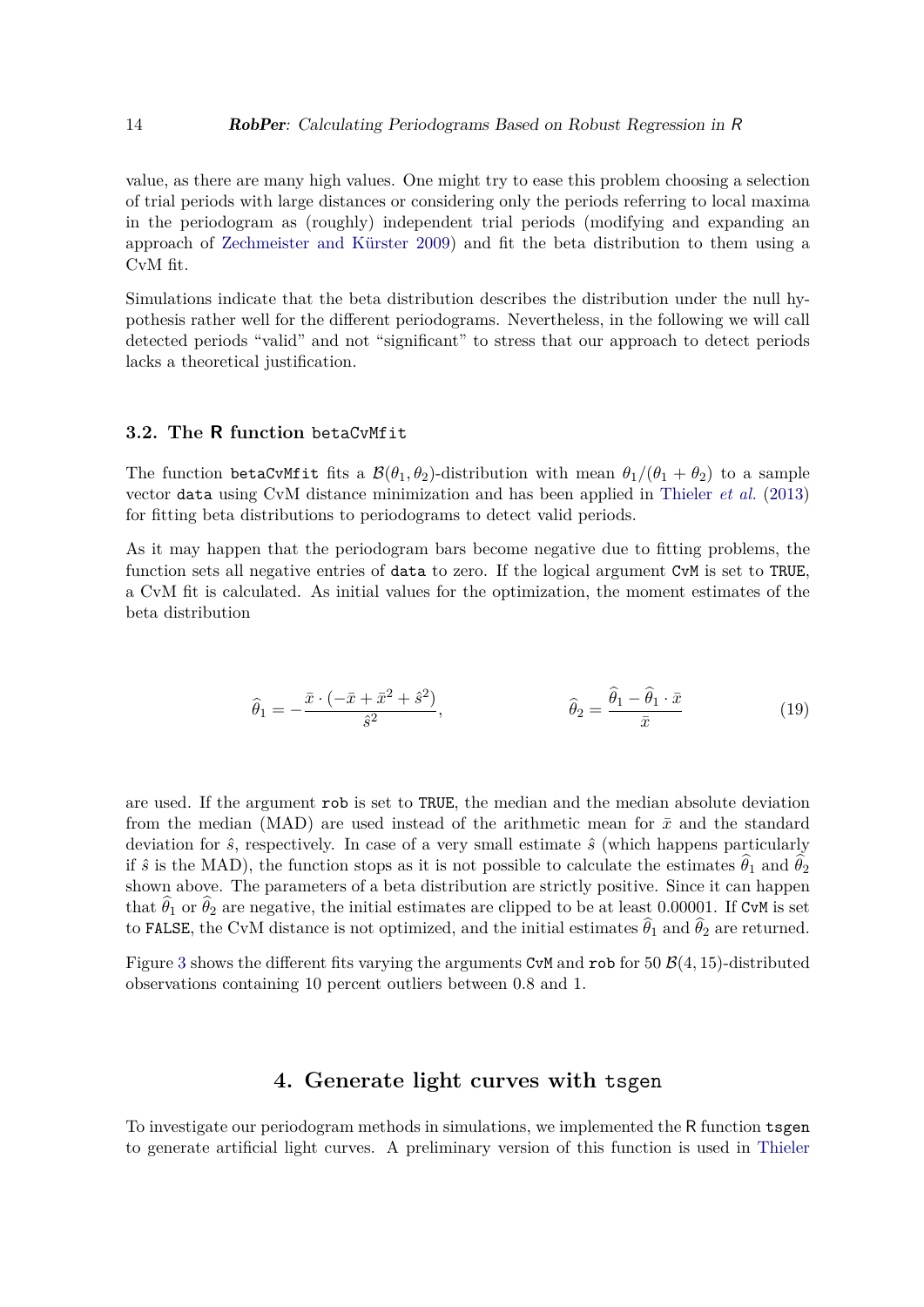

Figure 3: Gray-scale-version of the example for betaCvMfit given in the RobPer manual: Histogram of 45 B(4*,* 15)-distributed observations and 5 outliers uniformly distributed between 0.8 and 1. The black solid line shows the  $\mathcal{B}(4, 15)$ -distribution, the other curves show different fits using betaCvMfit (in case of CvM = TRUE, the different settings for rob lead to the same result).

*et al.* (2013). The light curves  $(t_i, y_i, s_i)_{i=1,\dots,n}$  are generated as realizations of the model

$$
T_i = T_{(i)}^{\star}, \quad T_1^{\star}, \dots, T_n^{\star} \sim \mathcal{D}(p_s), \tag{20}
$$

$$
Y_i = \begin{cases} Y_{f;i} + Y_{w;i} + Y_{r;i}, & Y_i \text{ "behaves regularly"} \\ Y_i^*, & Y_i \text{ is an outlier} \end{cases}
$$
 (21)

$$
Y_{f;i} = f\left(\frac{T_i}{p_f}\right), \quad f(\xi) = f(\xi + 1) \,\forall \xi \in \mathbb{R} \tag{22}
$$

$$
Y_{w;i} \sim \mathcal{N}(0, \sigma_i^2),
$$
\n
$$
\text{(given estimate for } \sigma_i \text{ independent from } Y_i \qquad Y_i \qquad s \text{. "behaves regularly"}
$$
\n
$$
(23)
$$

$$
s_i = \begin{cases} \text{given estimate for } \sigma_i \text{ independent from } Y_1, \dots, Y_n, \quad s_i \text{ "behaves regularly"} \\ s_i^*, \quad s_i \text{ is an outlier} \end{cases}, \quad (24)
$$

where  $T^*_{(i)}$  denotes the *i*th ordered observation time in  $T^*_1, \ldots, T^*_n$  and  $\mathcal{D}(p_s)$  is a periodic sampling density with period  $p_s$ . The noise component  $Y_r$  is a power law noise (see Timmer and König 1995) with power exponent  $\alpha$  and is white noise in case of  $\alpha = 0$ . Inserting another noise component and two types of outliers, this extended model allows to generate data violating the model introduced in Section 1.

The function calls several autonomous subfunctions one by one which perform individual simulation steps. These are:

- 1. Generate a sampling  $t_1, \ldots, t_n$  (using sampler, see Section 4.1).
- 2. Generate a periodic signal  $y_{f,1}, \ldots, y_{f,n}$  (using signalgen, see Section 4.2).
- 3. Add noise  $y_{w,1}, \ldots, y_{w,n}$  with related measurement accuracies  $s_1, \ldots, s_n$  and a noise component  $y_{r,1}, \ldots, y_{r,n}$  unrelated to the  $s_i$  (using  $1c$  noise, see Section 4.3).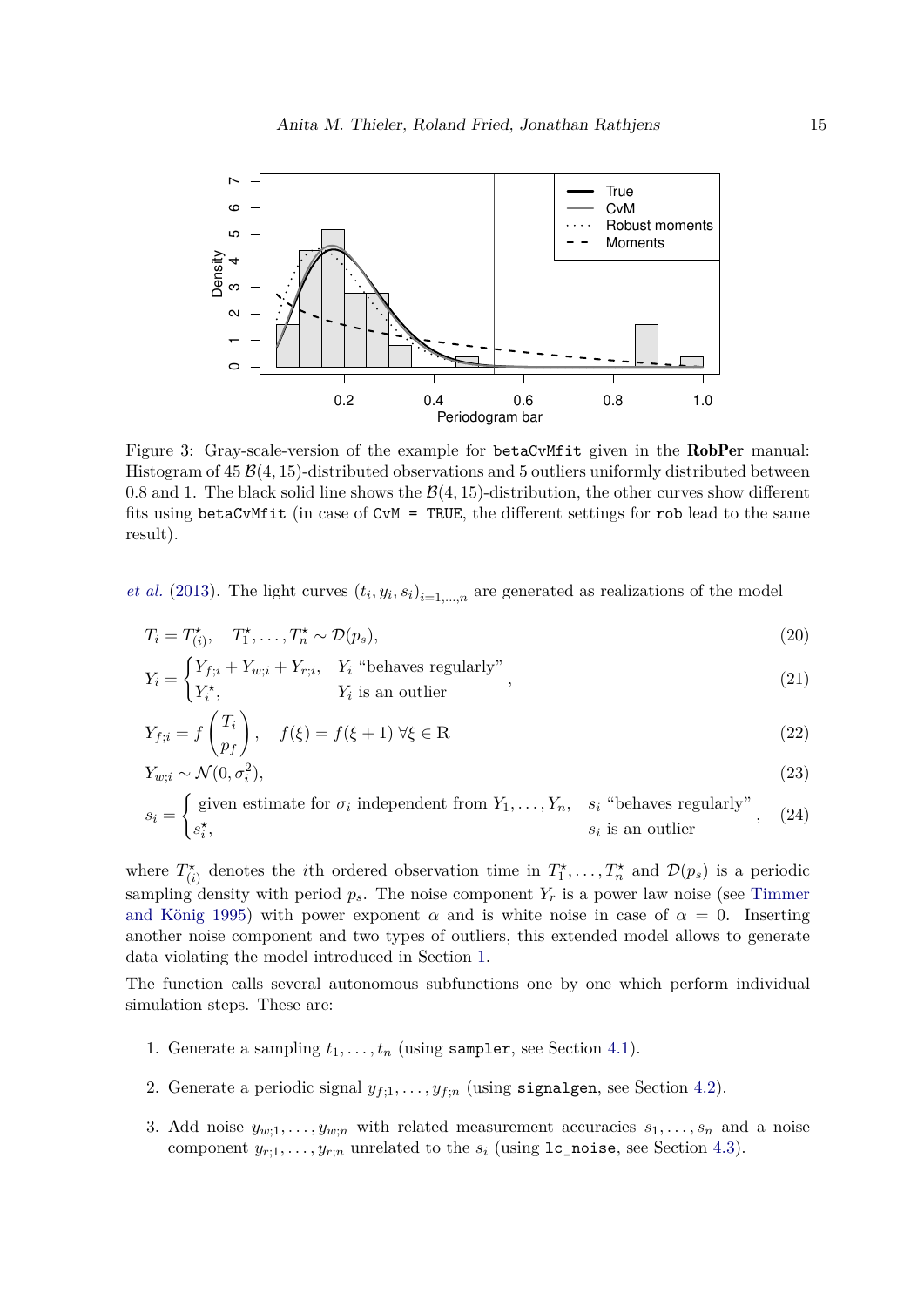4. Disturb the light curve replacing measurement accuracies *s<sup>i</sup>* by outliers, or replacing observations  $y_i = y_{f,i} + y_{w,i} + y_{r_i}$  by aperiodic features (using disturber, see Section 4.4).

Table 4 lists all arguments for the subfunctions. The gray-shaded arguments are also arguments for tsgen, which passes them to the respective subfunction.

### **4.1. Generate sampling using** sampler

The R function sampler is used to sample observation times  $t_1, \ldots, t_n$  in the interval  $[0, n_s \cdot p_s]$ with a possibly periodic sampling of period *ps*. The sampling pattern depends on the argument ttype (see Table 4). If a periodic pattern is chosen, the observed time interval covers  $n<sub>s</sub>$  cycles of it.

In case of ttype = "equi", the observation times are equidistantly sampled with  $t_i = i \frac{p_s \cdot n_s}{n}$ . For  $style$  = "unif", the observation times are drawn independently from a uniform distribution on  $[0, n_s \cdot p_s]$ . Both these sampling schemes are aperiodic, the sampling period  $p_s$  only influences the duration  $t_n - t_1$  of the sampling.

For ttype = "sine" and ttype = "trian", the observation times are sampled from a periodic density with sampling period  $p_s$ . First, observation cycles  $z_i^*$  are drawn from a discrete uniform distribution on  $\{1, \ldots, n_s\}$  to determine the cycle the *i*th observation is part of. Second, observation phases  $\varphi_i^*$  are sampled with density

$$
d_{sine}(x) = \sin(2\pi x) + 1
$$
 (for **type** = "sine") (25)

or 
$$
d_{\text{train}}(x) = \begin{cases} 3x, & 0 \le x \le \frac{2}{3}, \\ 6 - 6x, & \frac{2}{3} < x \le 1 \end{cases}
$$
 (for **type** = "train"). (26)

To sample from *dsine*, the function BBsolve from package BB (Varadhan and Gilbert 2009), is used. The unsorted observation times  $t_i^*$  are then generated using

$$
t_i^* = \varphi_i^* + (z_i^* - 1)p_s. \tag{27}
$$

The sine-shaped density is motivated by sampling patterns observed in real data, see Panel 1b. The triangular shaped density offers an alternative periodic sampling design. Separately sampling observation cycle and phase was proposed by Hall and Yin (2003).

As the result, sampler returns the ordered observation times  $t_1, \ldots, t_n$ .

### **4.2. Generate periodic signal using** signalgen

To generate the periodic component in the observed values, the R function signalgen is used. The values  $y_{f,1}, \ldots, y_{f,n}$  with fluctuation period  $p_f$  at observation times  $t_1, \ldots, t_n$  are generated using

$$
y_{f;i} = f\left(\frac{t_i}{p_f}\right), \quad i = 1, \dots, n. \tag{28}
$$

The observation times, the fluctuation period and the shape of f are arguments of signalgen (see Table 4). In case of ytype = "const", *f* is defined as

$$
f(t) = 0,\t\t(29)
$$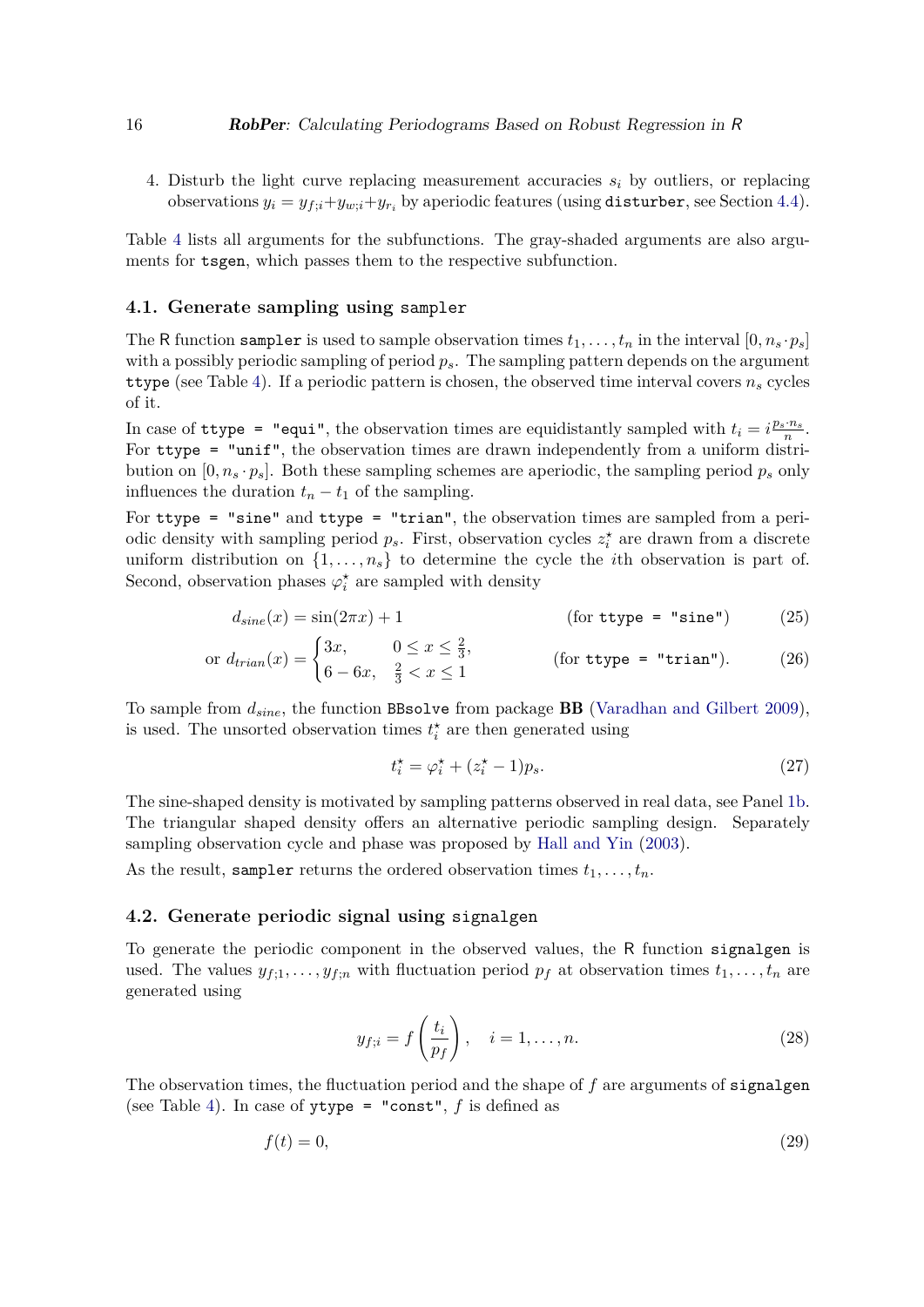| Argument                          | Subfunction            | Comment                                                                                                                                                                                                                                                           |
|-----------------------------------|------------------------|-------------------------------------------------------------------------------------------------------------------------------------------------------------------------------------------------------------------------------------------------------------------|
| $ps \in \mathbb{R}_{>0}$          | sampler,<br>disturber  | Sampling period $p_s$ . Default 1.                                                                                                                                                                                                                                |
| $ncycles \in \mathbb{N}$          | sampler                | Number $n_s$ of sampling cycles.                                                                                                                                                                                                                                  |
| $npoints \in \mathbb{N}$          | sampler                | Sample size $n$ .                                                                                                                                                                                                                                                 |
| ttype                             | sampler                | Distribution $\mathcal{D}(p_s)$ of the unsorted ob-<br>servation times.<br>Options are:<br>"equi"<br>(equidistant sampling), "unif" (uniform<br>sampling), "sine" (sine-shaped density,<br>see Section 4.1) and "trian" (triangular<br>density, see Section 4.1). |
| tt $\in \mathbb{R}^n$             | signalgen,             | Observation times $t_1, \ldots, t_n$ , e.g., return                                                                                                                                                                                                               |
|                                   | lc_noise,<br>disturber | value from sampler.                                                                                                                                                                                                                                               |
| $\mathsf{pf} \in \mathbb{R}_{>0}$ | signalgen              | Fluctuation period $p_f$ . Default 1.                                                                                                                                                                                                                             |
| ytype                             | signalgen              | Type of periodic fluctuation $f$ .<br>$Op-$<br>tions: "const" (constant), "sine" (sine),<br>"trian" (triangular function) and "peak"                                                                                                                              |
| $\texttt{sig} \in \mathbb{R}^n$   | lc_noise               | (peak function).<br>Values $y_{f,1}, \ldots, y_{f,n}$ of the periodic fluctu-<br>ation, e.g., return value from signalgen.                                                                                                                                        |
| $SNR \in \mathbb{R}_{>0}$         | lc_noise               | Relation $\text{var}(y_f)/\text{var}(y_w + y_r)$ .                                                                                                                                                                                                                |
| redpart $\in [0,1]$               | lc_noise               | Fraction $\text{var}(y_r)/(\text{var}(y_w) + \text{var}(y_r))$ of<br>noise not related to measurement accura-<br>cies.                                                                                                                                            |
| alpha                             | lc_noise               | Power law coefficient of the noise compo-<br>nent $y_r$ . Set to zero for $y_{r,1}, \ldots, y_{r;n}$ i.i.d.<br>$\mathcal{N}(0, \sigma^2)$ .                                                                                                                       |
| $\mathbf{y} \in \mathbbm{R}^n$    | disturber              | Observed values $y_1, \ldots, y_n$ , e.g., return<br>value from 1c_noise.                                                                                                                                                                                         |
| $s \in \mathbb{R}^n_{>0}$         | disturber              | Measurement accuracies $s_1, \ldots, s_n$ , e.g.,<br>return value from 1c_noise.                                                                                                                                                                                  |
| s.outlier.fraction $\in [0,1]$    | disturber              | Fraction of measurement accuracies to be<br>replaced by outliers.                                                                                                                                                                                                 |
| $interval \in \{TRUE, FALSE\}$    | disturber              | If TRUE, the $y_i$ belonging to a random time<br>interval are disturbed.                                                                                                                                                                                          |

Table 4: Arguments for the subfunctions of tsgen. See the respective section for more details. Gray-shaded values are also arguments for tsgen, which passes the values to the respective subfunction. "var" denotes the empirical variance.

so there is no (periodic) fluctuation. This setting can be used to investigate the false alarm probability of a period detection method. In case of ytype = "sine", *f* is defined as

$$
f(t) = \sin\left(\frac{2\pi t}{p_f}\right). \tag{30}
$$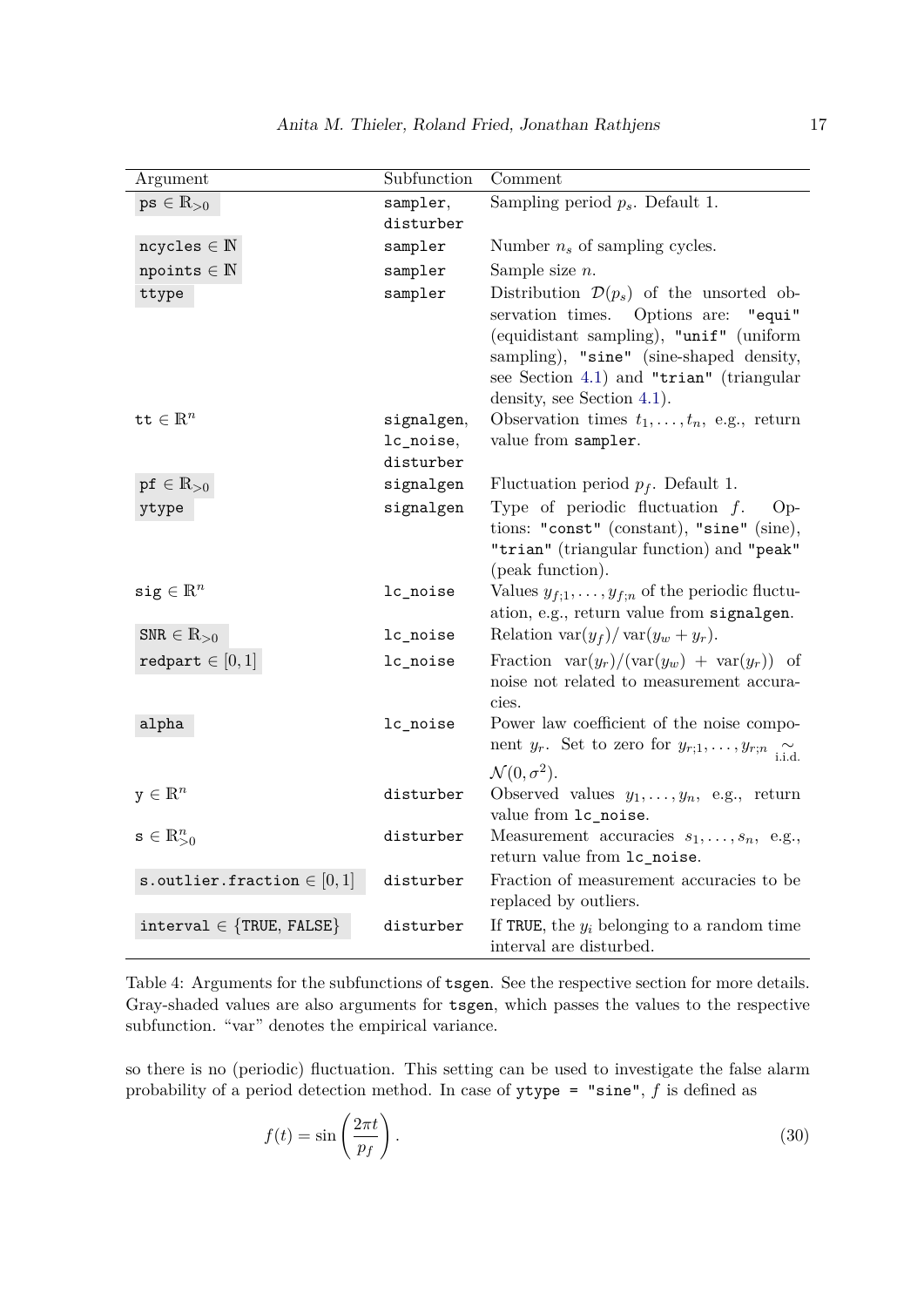This is a typical assumption in the literature. For ytype = "trian",

$$
f(t) = \begin{cases} 3\varphi_1(t), & 0 \le \varphi_1(t) \le \frac{2}{3} \\ 6 - 6\varphi_1(t), & \frac{2}{3} < \varphi_1(t) \le 1 \end{cases}
$$
(31)

with  $\varphi_1(t) = t \mod 1 = (t - |t|)$  is used. This triangular shaped function was originally implemented in order to be able to choose between different periodic shapes. The light curve observed for CoRoT ID 0105288363 (Chadid *et al.* 2011) shows that functions with a similar shape are quite realistic. When choosing  $ytype = "peak", y<sub>f</sub>$  is generated using

$$
f(t) = \begin{cases} 9 \exp\left(-3p_f^2\left(\varphi_1(t) - \frac{2}{3}\right)^2\right), & 0 \le \varphi_1(t) \le \frac{2}{3} \\ 9 \exp\left(-12p_f^2\left(\varphi_1(t) - \frac{2}{3}\right)^2\right), & \frac{2}{3} < \varphi_1(t) \le 1 \end{cases}
$$
 (32)

This function mostly shows values close to zero and large values for only one time unit per cycle. This "peak" occurring in each cycle has an asymmetric shape.

As the result, signalgen returns the periodic component  $y_{f,1}, \ldots, y_{f,n}$  of the observed values.

### **4.3. Add noise and measurement accuracies using** lc\_noise

The R function 1c\_noise is used to generate measurement accuracies  $s_1, \ldots, s_n$  and add noise to a periodic fluctuation (see Table 4). The measurement accuracies are sampled from a gamma(3*,* 10) distribution. This choice is motivated by real data from Tluczykont *et al.* (2010). As shown in Equation 4, the noise component  $y_w = (y_{w,1}, \ldots, y_{w,n})^\top$  is a realization of  $Y_w$  with  $Y_{w;i} \sim \mathcal{N}(0, s_i^2)$ .

A second noise component  $y_r$  does not depend on the  $s_i$ . It is generated as red noise, i.e., following a power law with power law index  $\alpha$ . For  $\alpha = 0$  we get white noise. Flicker noise (pink noise) is generated using  $\alpha = 1$  and brown noise using  $\alpha = 2$ . The power law noise is generated using subfunctions TK95\_uneq and TK95. The latter generates an equidistant time series of power law noise according to Timmer and König (1995). For irregular observation times, a noise series resulting from TK95 is used and an unequally sampled noise series is generated following Uttley, McHardy, and Papadakis (2002).

The noise components are scaled so that the variance of the  $y_{r;i}$  has approximately the proportion redpart in the overall noise variance and that SNR is the ratio  $var(y_f)/var(y_w + y_r)$ , where  $var(x)$  is the empirical variance of vector  $x$ . Note that the white noise components' variances are exactly  $s_i^2$ , so that the  $s_i$  are not estimates but true values. In this sense, the measurement accuracies of a generated light curve are more informative for our artificial data than for real light curves, where the measurement accuracies are estimates. Allowing for a second noise component makes it possible to lower the information of the measurement accuracies with respect to the overall noise in the observed values.

The function  $lc\_noise$  returns the observed values  $y_i = y_{f,i} + y_{w,i} + y_{r,i}, i = 1, \ldots, n$ .

### **4.4. Disturb light curve using** disturber

The last subfunction applied in tsgen is disturber, which can be used to disturb a given light curve (see Table 4). It replaces a given fraction of measurement accuracies by the smaller value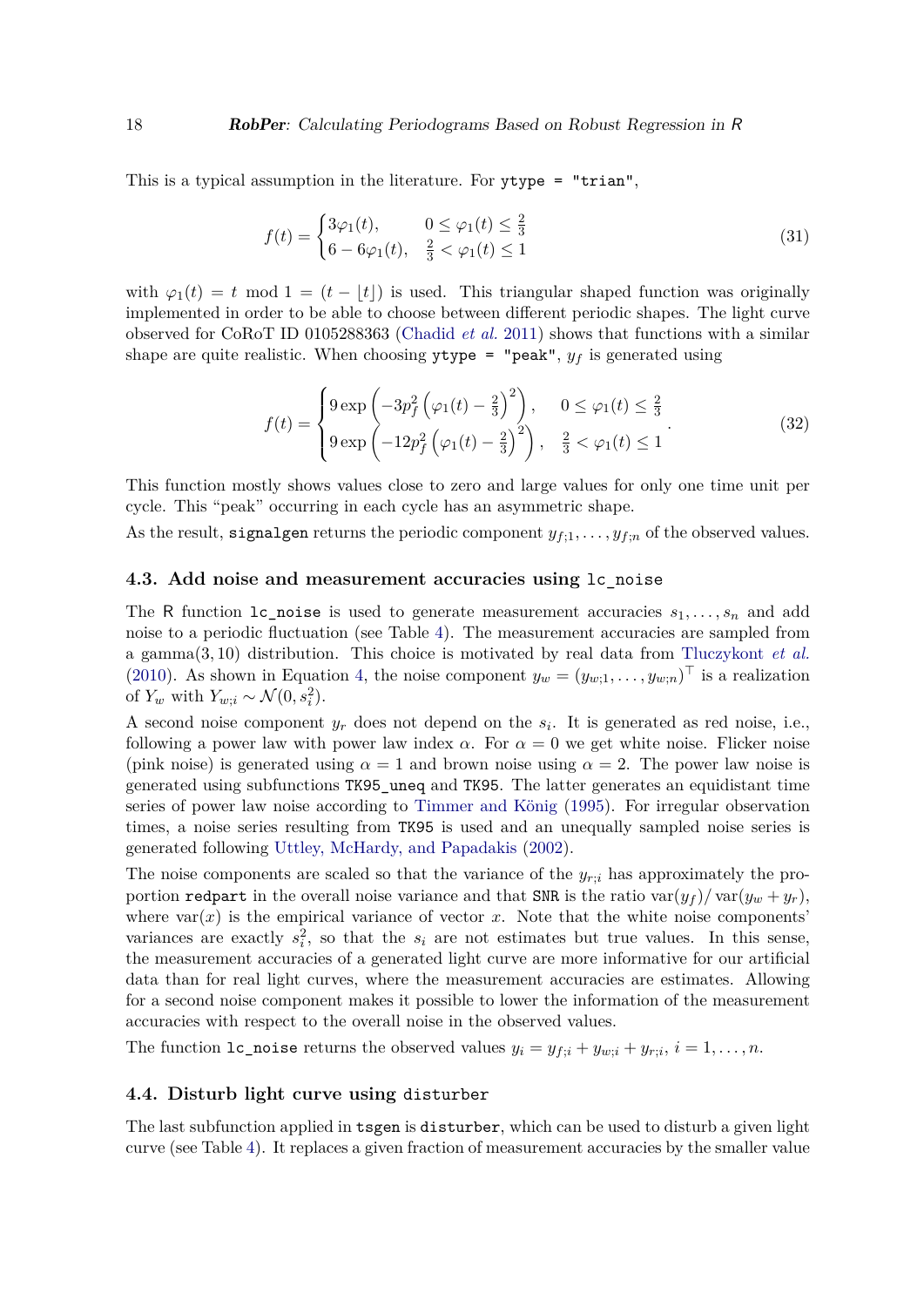$s_i^* = \frac{1}{2} \min(s_1, \ldots, s_n)$ , *i* in a subset of  $\{1, \ldots, n\}$ . As small measurement accuracies stand for precise observations, the influence of observations with disturbed measurement accuracies  $s_i^*$ rises in case of a weighted fit. For unweighted regression, this type of disturbance does not affect the result of the fit.

Optionally, disturber also replaces observed values  $y_i$  by atypical values. For this, a time interval  $[t_{\text{start}}, t_{\text{start}} + 3p_s]$  within the interval  $[t_1, t_n]$  is randomly chosen and all observed values belonging to this time interval are replaced by a peak function:

$$
y_i^* = 6 \,\,\tilde{y}_{0.9} \,\,\phi\left(\frac{t_i - t_{\text{start}} - 1.5p_s}{p_s}\right) \,/\phi(0) \quad \forall \,\, i \; : \; t_i \in [t_{\text{start}}, t_{\text{start}} + 3p_s],\tag{33}
$$

where  $\phi$  denotes the density of the standard normal distribution. If the  $y_i$  are intended to be disturbed and the light curve is shorter than 3*ps*, the function will stop with an error message. The function returns the modified vectors  $y = (y_1, \ldots, y_n)^\mathsf{T}$  and  $s = (s_1, \ldots, s_n)^\mathsf{T}$ . If the option to change *y* values is not used (see Table 4) and the fraction of outlying measurement accuracies is set to zero, *y* and *s* are returned unchanged.

### **5. Application**

In this section, we give examples how to use the **RobPer** package for light curve analysis. We start with an artificial example, also given in the manual, and then analyze some real data.

### **5.1. Artificial example**

To generate an artificial light curve, tsgen can be used:

```
R> library("RobPer")
R> set.seed(22)
R> lightcurve <- tsgen(ttype = "sine", ytype = "peak", pf = 7,
+ redpart = 0.1, s.outlier.fraction = 0.1, interval = TRUE,
+ npoints = 200, ncycles = 25, ps = 20, SNR = 3, alpha = 0)
```
This light curve has a sine-shaped sampling (ttype) with sampling period 20 (ps) and covers a time interval of about 25 sampling cycles (ncycles), so 500 time units. It consists of 200 observations (npoints) and the observed values contain a peak-shaped periodic fluctuation ( $y \text{type}$ ) with fluctuation period 7 ( $pf$ ). The measurement accuracies are related to about 90 percent of the noise component (1-redpart), the rest of the noise is white as well (alpha). The empirical variance of the periodic fluctuating component in the observed values is three times larger than the empirical variance in the noise component (SNR). The light curve contains 10 per cent outliers in the measurement accuracies (s.outlier.fraction) and atypical observed values (interval).

Alternatively, the functions sampler, signalgen, lc\_noise and disturber can be used to generate the same light curve, see Section 4.

Sampling observation times:

```
R> set.seed(22)
R> tt <- sampler(ttype = "sine", npoints = 200, ncycles = 25, ps = 20)
```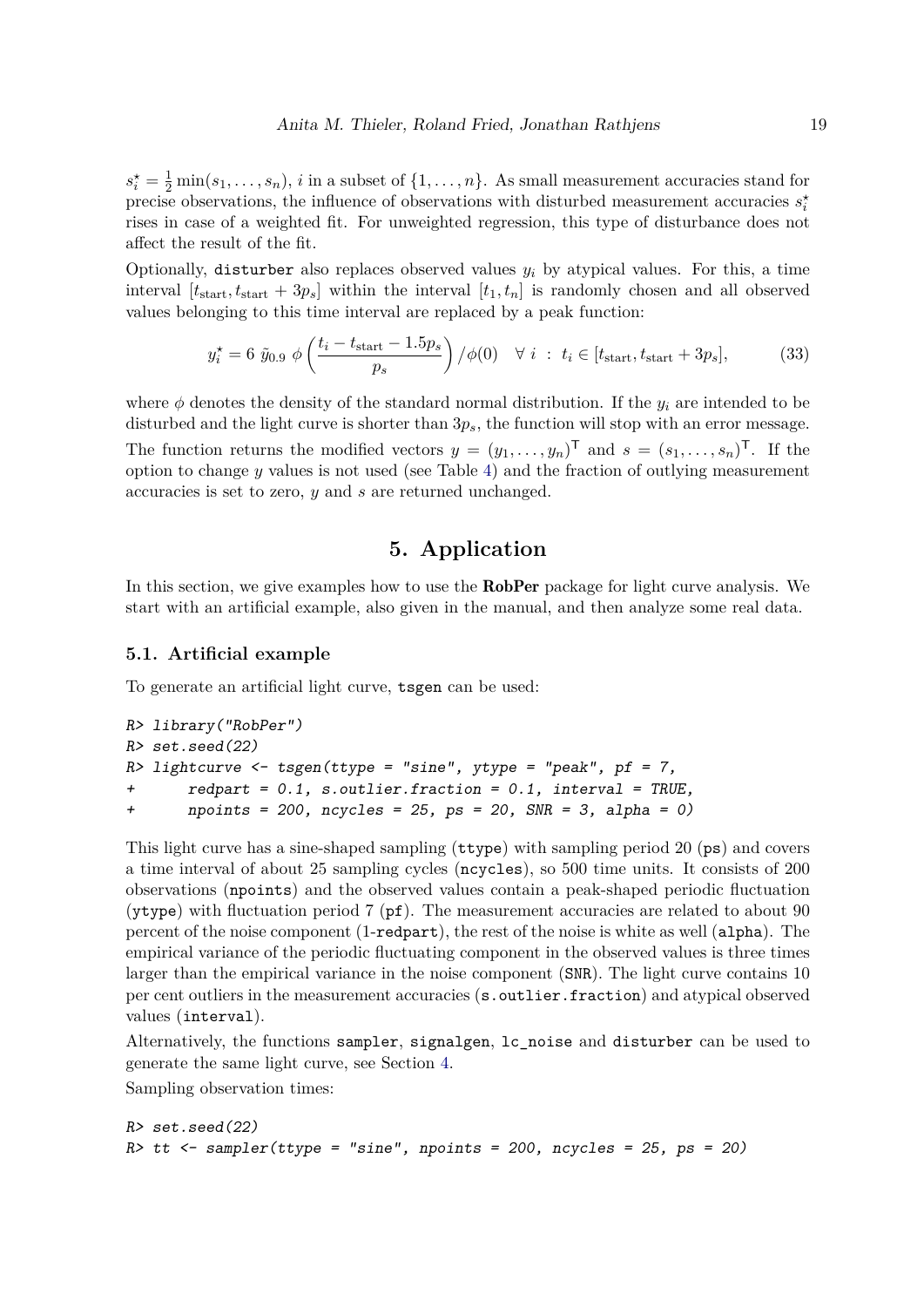

Figure 4: Artificial light curve in Panel 4a with vertical bars marking the *s<sup>i</sup>* . Plotting time axis modulo 7 in Panel 4b reveals the periodic fluctuation of  $p_f = 7$ . Histogram and sampling density of the observation times modulo 20 in Panel 4c shows the sampling periodicity of  $p_s = 20$ .

Generate periodic fluctuation:

```
R> yf <- signalgen(tt, ytype = "peak", pf = 7)
```
Add noise and scale signal to the right SNR:

*R> temp <- lc\_noise(tt, sig = yf, SNR = 3, redpart = 0.1, alpha = 0) R> y <- temp\$y R> s <- temp\$s*

Replace measurement accuracies by tiny outliers and include a peak:

*R> temp <- disturber(tt, y, s, ps = 20, s.outlier.fraction = 0.1, + interval = TRUE)*

The result is the same:

```
R> all(cbind(tt, temp$y, temp$s) == lightcurve)
```
Figure 4 shows plots of the generated light curve.

In the next step, we calculate a periodogram of the light curve. The periodogram is calculated fitting a step model using unweighted M-regression with the Huber function. The light curve spans a time interval of approximately  $n$ cycles  $\cdot$  ps = 500 time units, so it is sensible to investigate periods up to 50 (one tenth, see Halpern, Leighly, and Marshall 2003).

```
R> PP <- RobPer(lightcurve, model = "splines", regression = "huber",
+ weighting = FALSE, var1 = FALSE, periods = 1:50)
```
Outstanding periodogram bars are sought fitting a beta distribution to the periodogram values using Cramér-von-Mises distance minimization (CvM) and determining the <sup>√</sup>*<sup>q</sup>* 0*.*95-quantile with  $q = 50$  as the number of periodogram bars.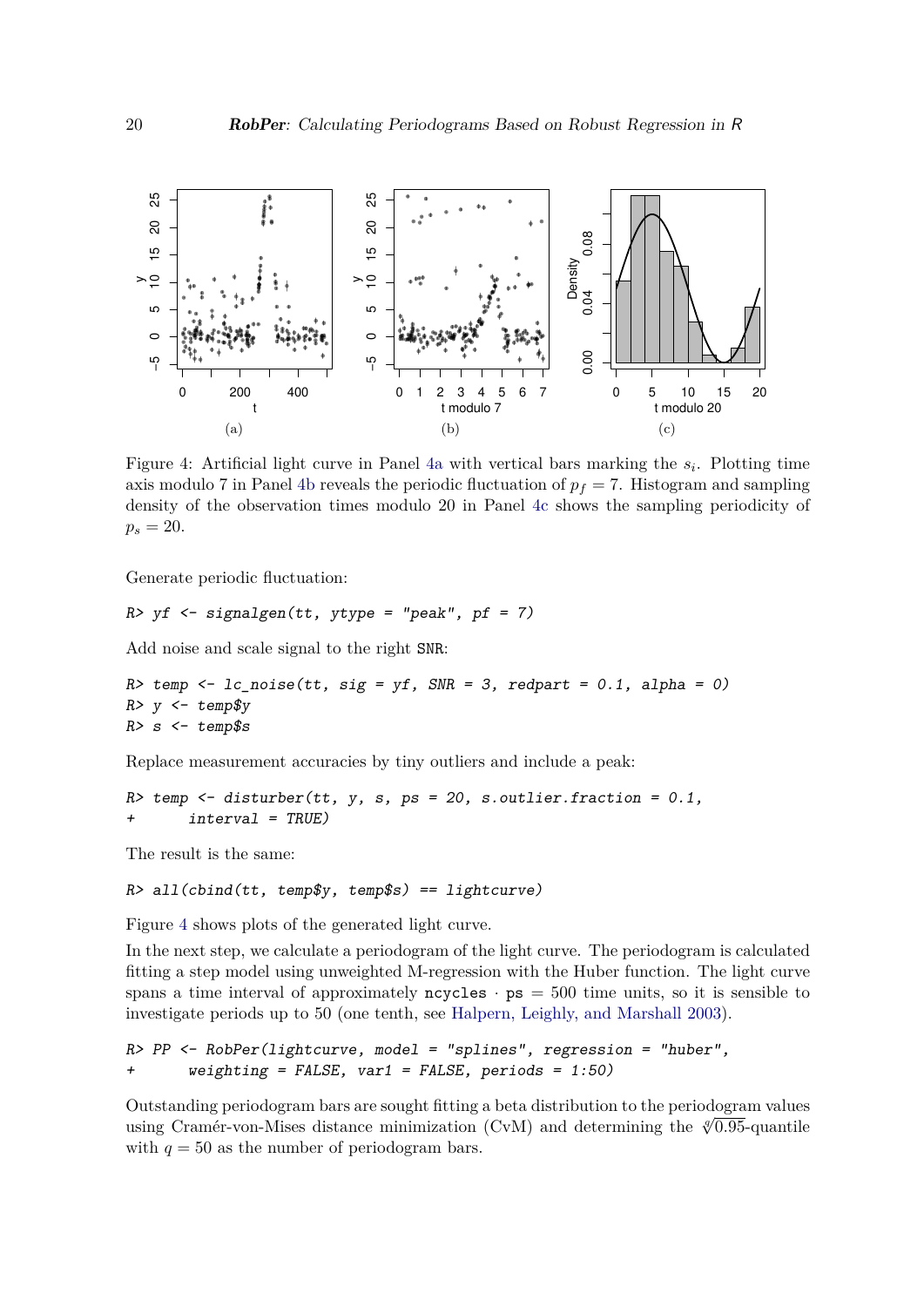```
R> betavalues <- betaCvMfit(PP)
R> crit.val <- qbeta((0.95)^(1 / 50), shape1 = betavalues[1],
       + shape2 = betavalues[2])
```
Panel 5a depicts the histogram of the periodogram bars, the beta distribution fitted (solid line) and its <sup>50</sup><sup>√</sup> 0*.*95-quantile (solid vertical line). Further fits of a beta distribution (method of moments, dashed, and robust method of moments, dotted) and their respective 50<sup>0</sup>.95-<br>
∴ quantiles are shown as well.

```
R> hist(PP, breaks = 20, freq = FALSE, xlim = c(0, 0.08), col = "grey",
+ main = "", xlab="Periodogram")
R> betafun <- function(x) dbeta(x, shape1 = betavalues[1],
       + shape2 = betavalues[2])
R> curve(betafun, add = TRUE, lwd = 2)
R> abline(v = crit.val, lwd = 2)
```
Application of method of moments:

```
R> par.mom <- betaCvMfit(PP, rob = FALSE, CvM = FALSE)
R> myf.mom <- function(x) dbeta(x, shape1 = par.mom[1], shape2 = par.mom[2])
R> curve(myf.mom, add = TRUE, lwd = 2, lty = 2)
R> crit.mom <- qbeta((0.95)^(1 / 50), shape1 = par.mom[1],
       + shape2 = par.mom[2])
R> abline(v = crit.mom, lwd = 2, lty = 2)
```
Application of robust method of moments:

```
R> par.rob <- betaCvMfit(PP, rob = TRUE, CvM = FALSE)
R> myf.rob <- function(x) dbeta(x, shape1 = par.rob[1], shape2 = par.rob[2])
R> curve(myf.rob, add = TRUE, lwd = 2, lty = 3)
R> crit.rob <- qbeta((0.95)^(1 / 50), shape1 = par.rob[1],
+ shape2 = par.rob[2])
R> abline(v = crit.rob, lwd = 2, lty = 3)
R> legend("topright", lty = 1:3, legend = c("CvM", "Moments",
+ "Robust moments"), bg = "white", lwd = 2)
R> box()
```
Using the  $\sqrt[50]{0.95}$  quantile of the CvM fit (solid line), a period of 7 time units seems to be valid, see Panel 5b. Twice this period, which is 14, might be valid, too. So the real periodic fluctuation of  $p_f = 7$  is well recognized within the disturbed signal, as intended. Of course, a periodic function with period *p* is also periodic with period  $k \cdot p$ ,  $k \in \mathbb{N}$ .

```
R> plot(1:50, PP, xlab = "Trial period", ylab = "Periodogram", main = "",
+ type = "l")
R> abline(h = crit.val, lwd = 2)
R> text(7, PP[7]-0.002,7, pos=4)
R> text(14, PP[14]+0.002,14, pos=4)
```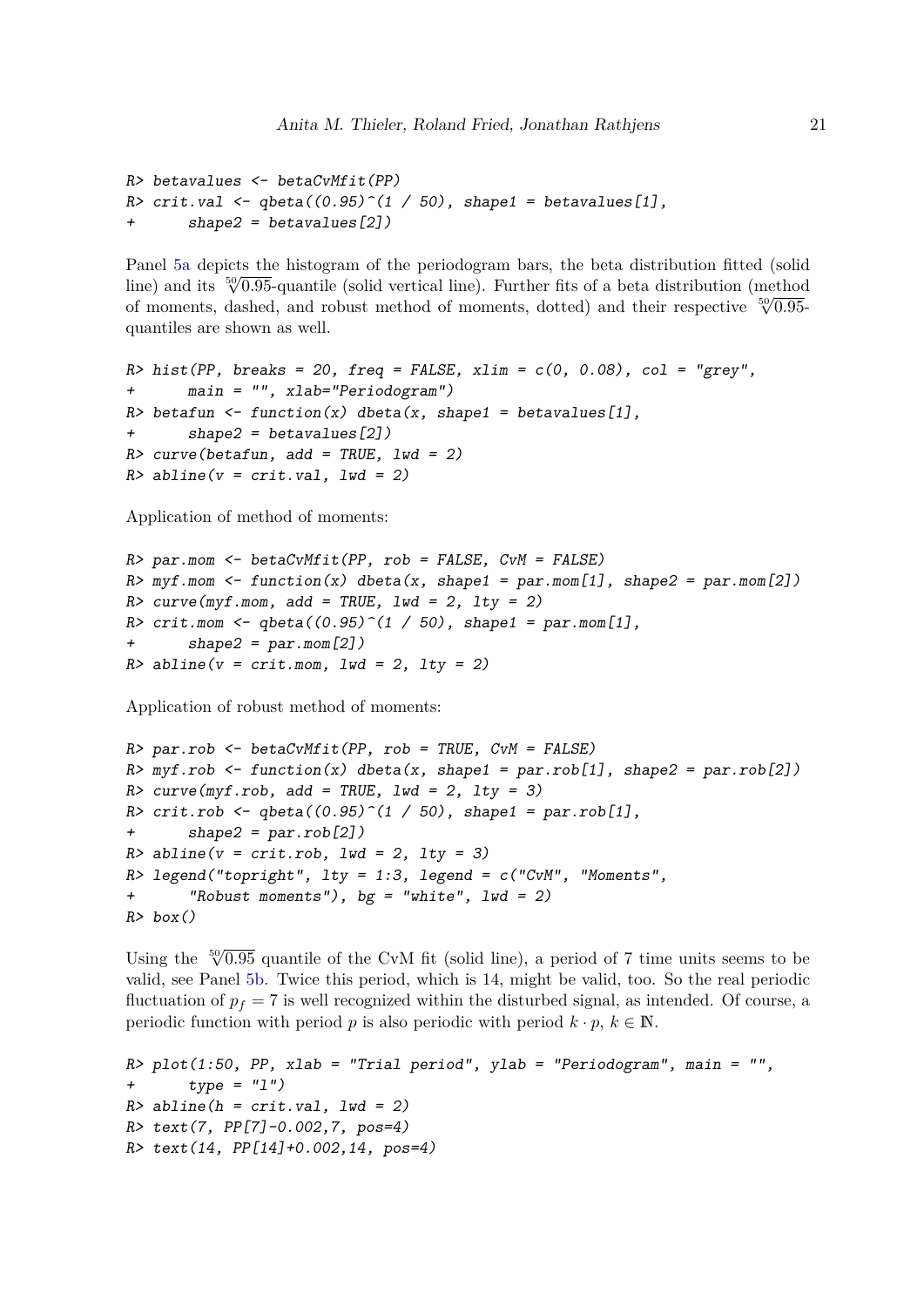

Figure 5: Periodogram bars calculated fitting a spline model using unweighted M-regression with the Huber function to the artificial example from Figure 4: Robustly fitting a beta distribution to the periodogram bars in Panel 5a leads to two outstanding trial periods in Panel 5b.



Figure 6: Analysis of the artificial example as in Figure 5, now using least squares regression.

While the robust M-regression recognizes the real periodic fluctuation, fitting the same model by least squares regression does not, as shown in Figure 6. Only the periodogram is calculated in another way.

```
R> PP <- RobPer(lightcurve, model = "splines", regression = "L2",
+ weighting = FALSE, var1 = FALSE, periods = 1:50)
```
The analysis proceeds as before.

### **5.2. Disturbed data from GROJ0422+32**

The first real data set we analyze is a light curve for gamma ray emission of the source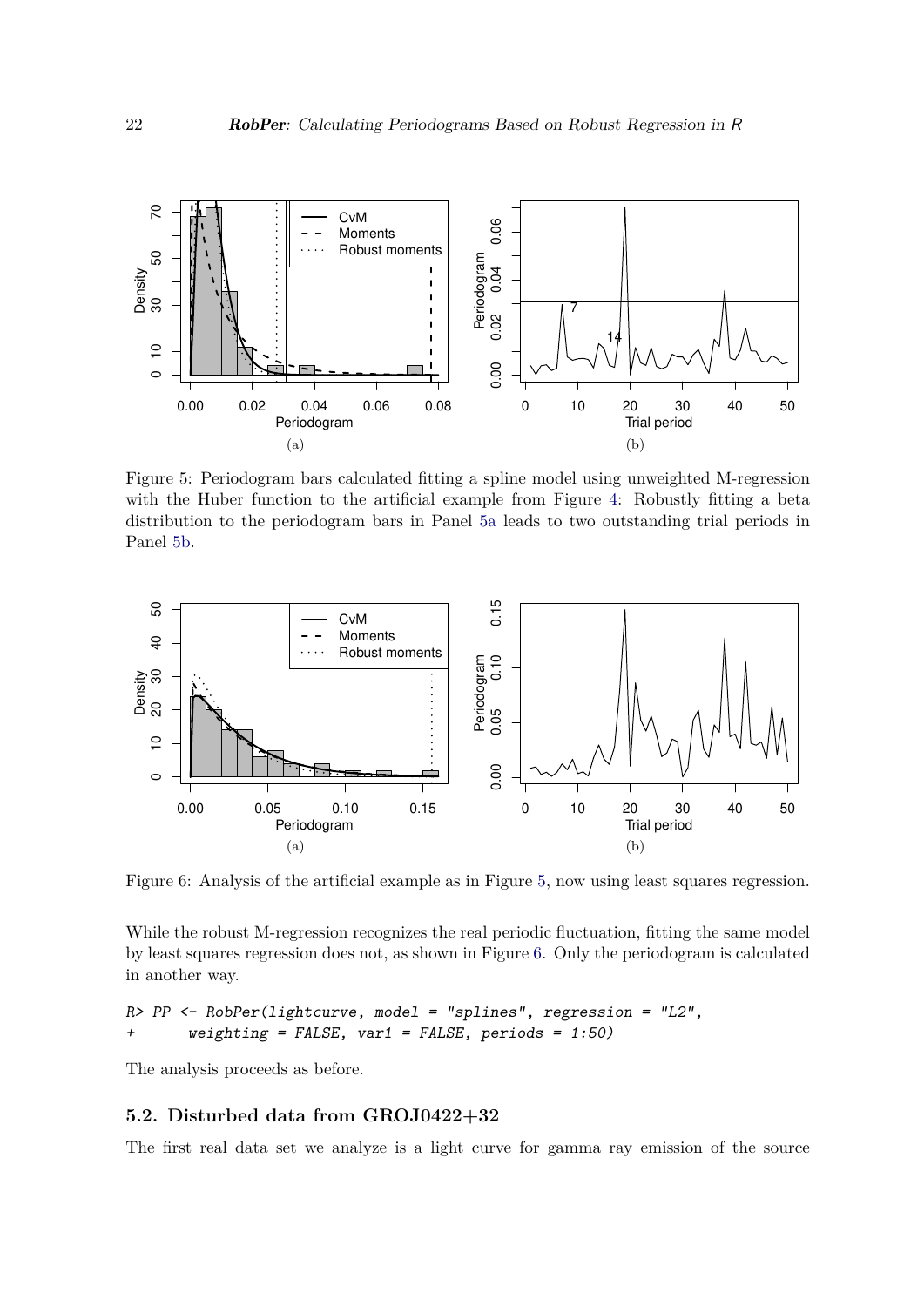GROJ0422+32, obtained by the BATSE Earth Occultation Monitoring project of the NASA. These experiments are described in Harmon, Fishman, Wilson, Paciesas, Zhang, Finger, Koshut, McCollough, Robinson, and Rubin (2002) and Harmon, Wilson, Fishman, Connaughton, Henze, Paciesas, Finger, McCollough, Sahi, Peterson, Shrader, Grindlay, and Barret (2004). The data have been kindly provided by the NASA, are available from [http:](http://gammaray.nsstc.nasa.gov/batse/occultation) [//gammaray.nsstc.nasa.gov/batse/occultation](http://gammaray.nsstc.nasa.gov/batse/occultation), and are shown in Panel 7a.

A large peak is visible starting at about 48900 Markarian Julian days (which corresponds to December 10 1991 in the Gregorian calendar), a so called gamma ray burst. It occasionally occurs in gamma ray observations and can be considered as outlier. The light curve covers a time interval of about 3312 days, so following Halpern *et al.* (2003) we consider periods up to 330 days (about one tenth of the overall duration of the light curve). Figure 7b shows the periodogram obtained fitting a sine function using least squares regression, which is the classical approach in astroparticle physics. It is calculated using

```
R> data(star_groj0422.32)
R> PP <- RobPer(star_groj0422.32, periods = 1:330, model = "sine",
+ regression = "L2", weighting = FALSE)
```
Periodograms for *τ* -regression and M-regression using the Huber function are obtained replacing "L2" by "tau" or "huber" in the code above. The respective periodograms are shown in Panels 7c and 7d. All three periodograms do not show any outstanding peak. Apart from this, the periodograms using robust regression have a completely different shape than the least squares periodogram, which seems to have problems with the gamma ray burst. It might be questionable if the least squares periodogram can find a periodic structure in the observations in the presence of the gamma ray burst. We add a sine with period 30 and amplitude 0.005 to the observed values and repeat the analysis. The results can be seen in Figure 8. In Panel 8a it is visible that we did not introduce a strong periodic behavior. Nevertheless, the robust periodograms, Panels 8c and 8d, easily detect it, while there is only a small local peak in the least squares periodogram in Panel 8b. The horizontal lines in Panels 8c and 8d show the respective <sup>330</sup><sup>√</sup> 0*.*95-quantiles of the CvM-fitted beta distribution and are calculated from a periodogram PP using

```
R> shapes <- betaCvMfit(PP)
R> Crit <- qbeta(0.95^(1 / 330), shape1 = shapes[1], shape2 = shapes[2])
```
So, as opposed to least squares regression, robust techniques are able to detect an (added) periodic fluctuation although the data are disturbed seriously by the gamma ray burst.

### **5.3. Data from Markarian 421 and 501**

A further real data example are gamma ray light curves from Markarian 421 (Mrk 421) and Markarian 501 (Mrk 501), kindly provided by the Gamma Astronomy group of the Deutsches Elektronen-Synchrotron. The data have been collected from various original sources, combined, and published by Tluczykont *et al.* (2010), and are available from [http://astro.desy.](http://astro.desy.de/gamma_astronomy/magic/projects/light_curve_archive/index_eng.html) [de/gamma\\_astronomy/magic/projects/light\\_curve\\_archive/index\\_eng.html](http://astro.desy.de/gamma_astronomy/magic/projects/light_curve_archive/index_eng.html). See the RobPer manual for details about the original sources and references.

The light curve obtained for Mrk 421 is shown in Panel 1a on page 2. Periodograms obtained fitting a sine are shown in Figure 9. Using the least squares periodogram in Panel 9a, no valid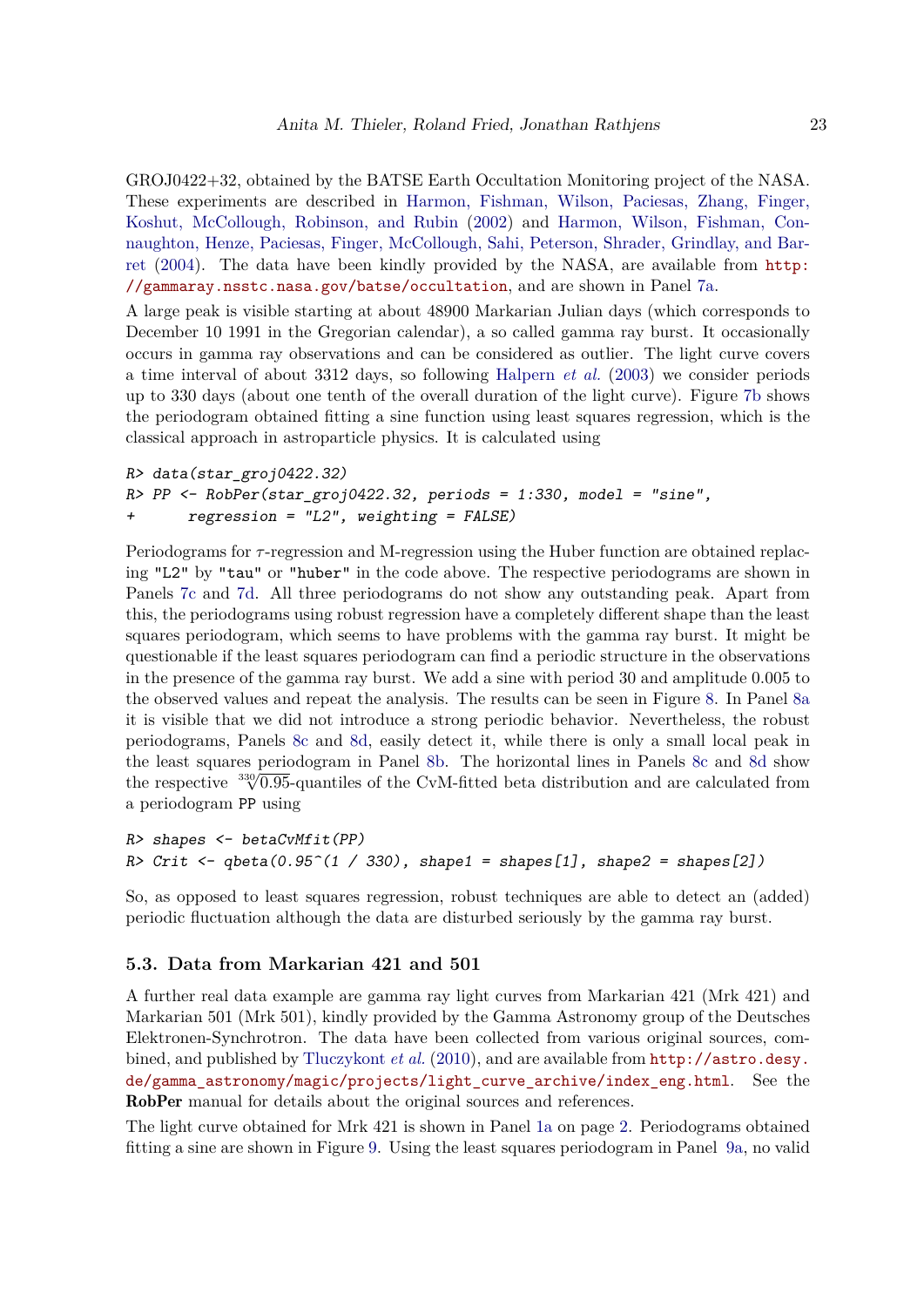

Figure 7: Analysis of GROJ0422+32: Panel 7a shows the light curve, while the other panels show the periodograms fitting a sine using least squares in Panel 7b,  $\tau$ - in Panel 7c, Huber M-regression in Panel 7d. No periodogram bar exceeds the respective <sup>330</sup><sup>√</sup> 0*.*95-quantile of the CvM-fitted beta distribution (horizontal line).

period is detected, but considering the shape of the periodogram, one might wonder if there is a periodicity of 31 hidden in the same way as when adding a small periodic fluctuation to the GROJ0422+32 data, see Panel 8b. However, the periodograms for *τ* -regression in Panel 9b and Huber M-regression in Panel 9c show a different behavior from Figure 8, so this does not seem to be the case. Especially, the least squares and the Huber M periodogram show a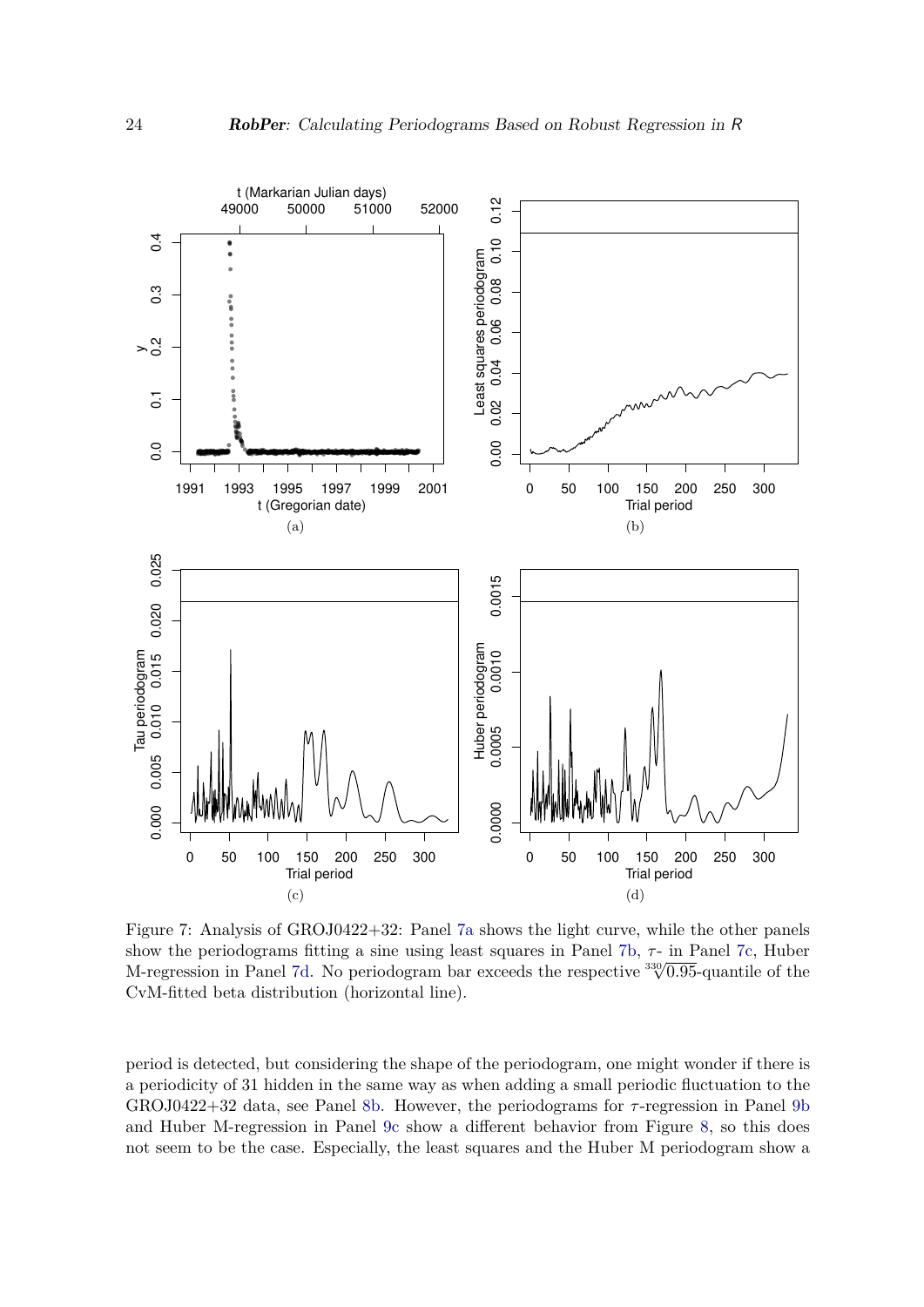

Figure 8: Adding a sine with amplitude 0.005 to the light curve of GROJ0422+32. Panel 8a shows the modified light curve, while the other panels show the periodograms fitting a sine using least squares in Panel 8b,  $τ$ - in Panel 8c, Huber M-regression in Panel 8d. The horizontal lines in those three panels show the respective  $\frac{3300.95}{10.95}$ -quantile of the CvM-fitted beta distribution.

quite similar behavior regarding the local maxima. This could mean that there are not many observations weighted down in Huber M-regression.

Another light curve, obtained for Mrk 501, and periodograms using least squares regression, *τ* -regression and Huber M-regression are shown in Figure 10. Here we apply step regression,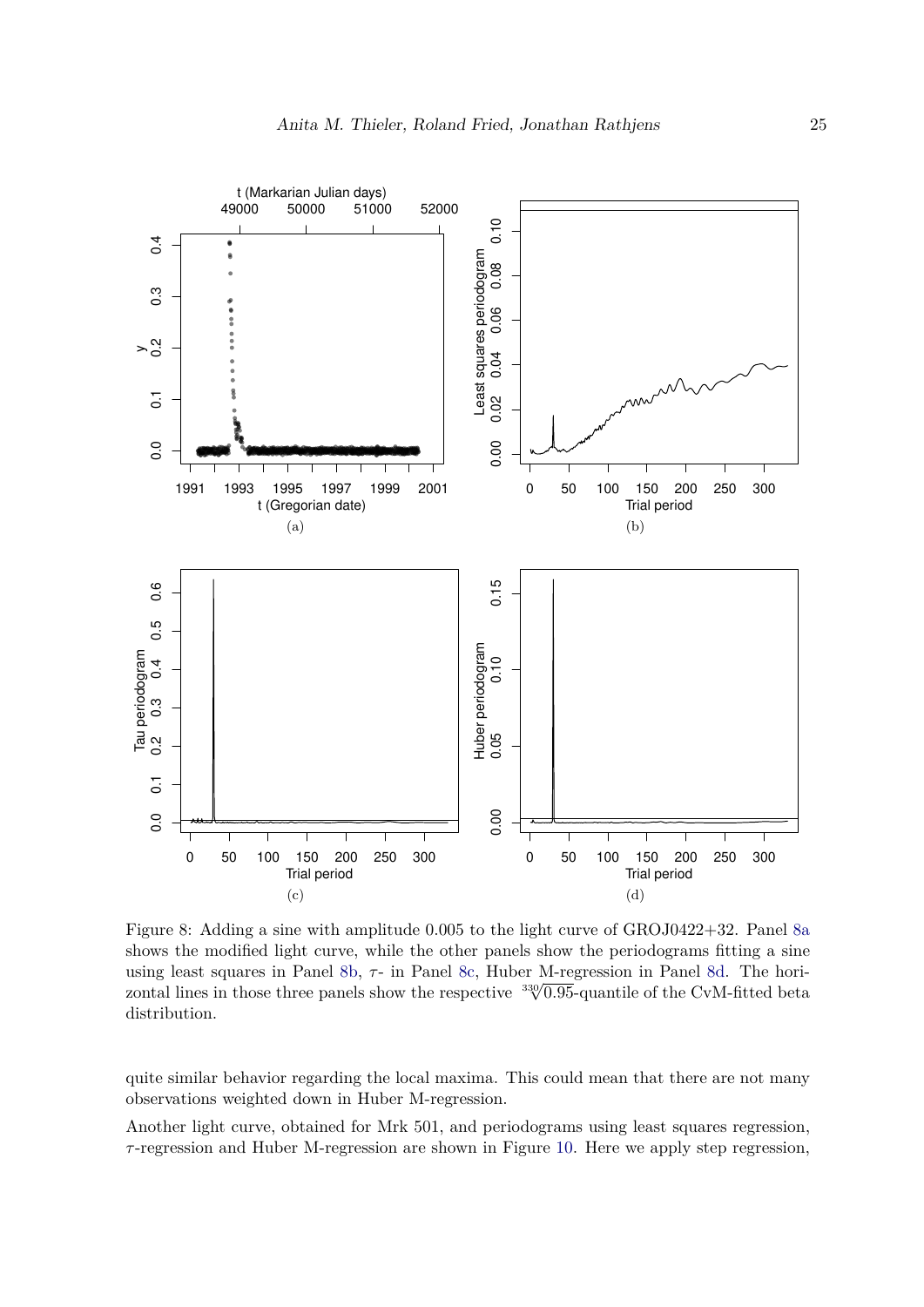

Figure 9: Periodograms for Mrk 421, see Panel 1a, obtained fitting a sine with least squares regression in Panel 9a, *τ* -regression in Panel 9b, Huber M-regression in Panel 9c.

which is equivalent to epoch folding or phase dispersion minimization when using least squares regression (see Section 2). The periodogram is calculated applying

```
R> data(Mrk501)
R> RobPer(Mrk501, periods = 1:400, model = "step", regression = "L2",
+ weighting = FALSE)
```
in case of least squares regression and with regression = "tau" or regression = "huber" in case of  $\tau$ - or Huber M-regression, respectively. For least squares regression in Panel 10b and Huber M-regression in Panel 10d we see a broad peak between the trial periods 200 and 300, much too broad to be considered as valid period (see Halpern *et al.* 2003). For *τ* -regression in Panel 10c, this behavior is not observed.

In the examples from the previous section, robust techniques recognize some periodicity in a light curve, while the least squares periodogram only provides a slightly atypical behavior for the trial period in question. Here it is the other way round: the least squares periodogram does not indicate a valid period, but exhibits some interesting feature similar to the previous data set, where a periodicity was hidden in noisy data. This initial suspicion cannot be confirmed by using robust regression instead of least squares regression. In summary, using our methods, we do not find a periodicity in the light curves for Mrk 421 and Mrk 501, neither using least squares nor robust regression.

# **6. Conclusions**

The R package RobPer presented in this work allows searching for periodicity in irregularly sampled time series, possibly taking into account additional information on the precision of the measurement, if available. These are the typical characteristics of light curves, that is time series occurring in astroparticle physics. The periodogram is calculated fitting periodic functions to the light curve. The user can choose between six different periodic functions and seven different regression techniques, meaning that 42 possible combinations are offered, not taking into account further options like choosing the number of steps for the step model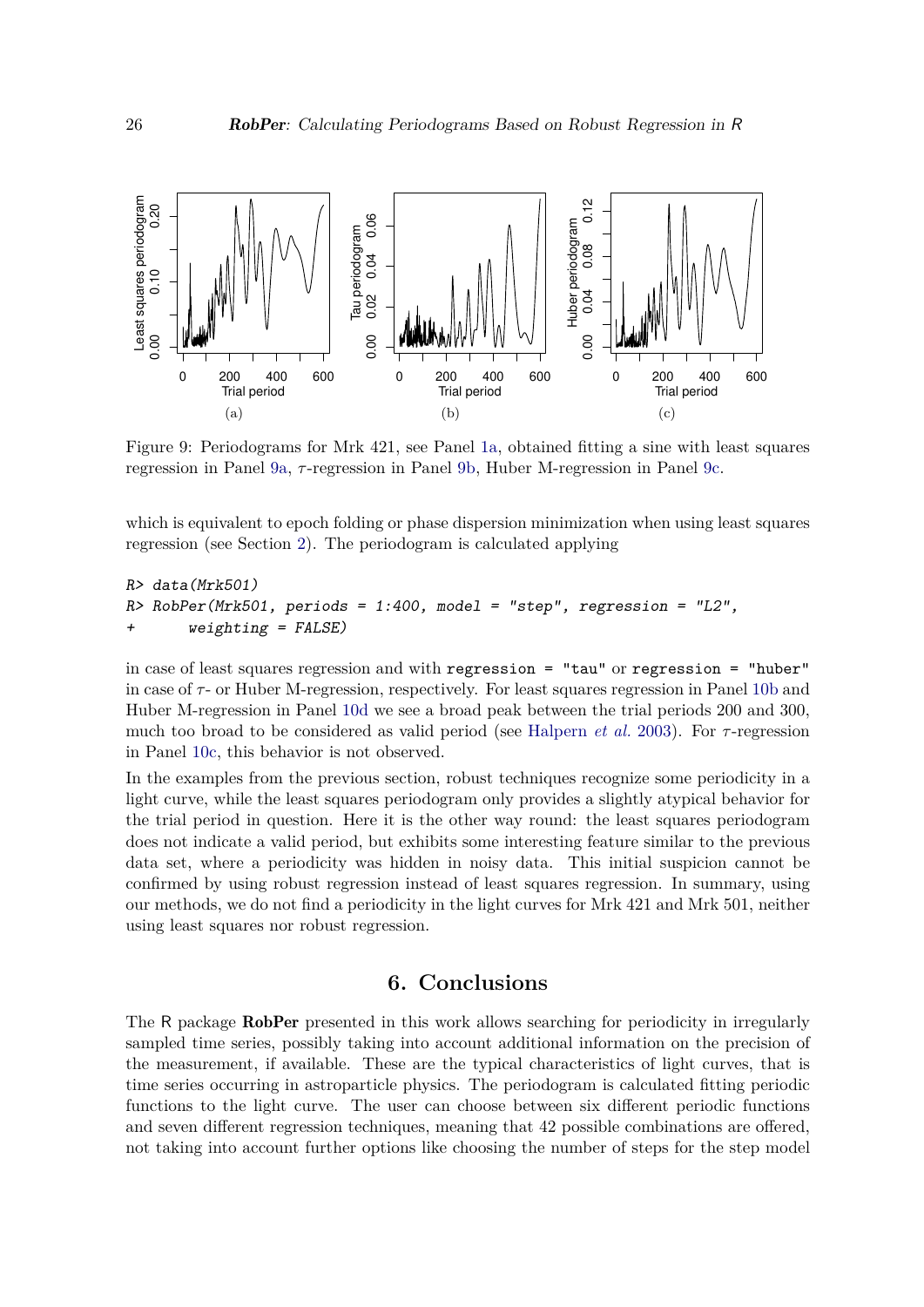

Figure 10: Light curve in Panel 10a and periodograms for Mrk 501 obtained fitting a periodic step function with least squares regression in Panel 10b, *τ* -regression in Panel 10c, Huber M-regression in Panel 10d.

or using weighted regression. The function betaCvMfit allows to search for prominent periodogram bars as outliers in a beta distribution robustly fitted to the periodogram. The function tsgen allows generation of artificial light curves for investigative use.

# **Acknowledgments**

The authors are grateful to the reviewers for their constructive comments which led to several improvements of the paper and the programs. The financial support of the Deutsche Forschungsgemeinschaft (DFG) (within the Collaborative Research Center SFB 876 "Providing Information by Resource-Constrained Data Analysis", project C3, and Graduate School GK 1032 "Statistische Modellbildung") is gratefully acknowledged. We thank the ITMC at TU Dortmund University for providing computer resources on LiDO. We thank the NASA and the Deutsches Elektronen-Synchrotron for providing data.

### **References**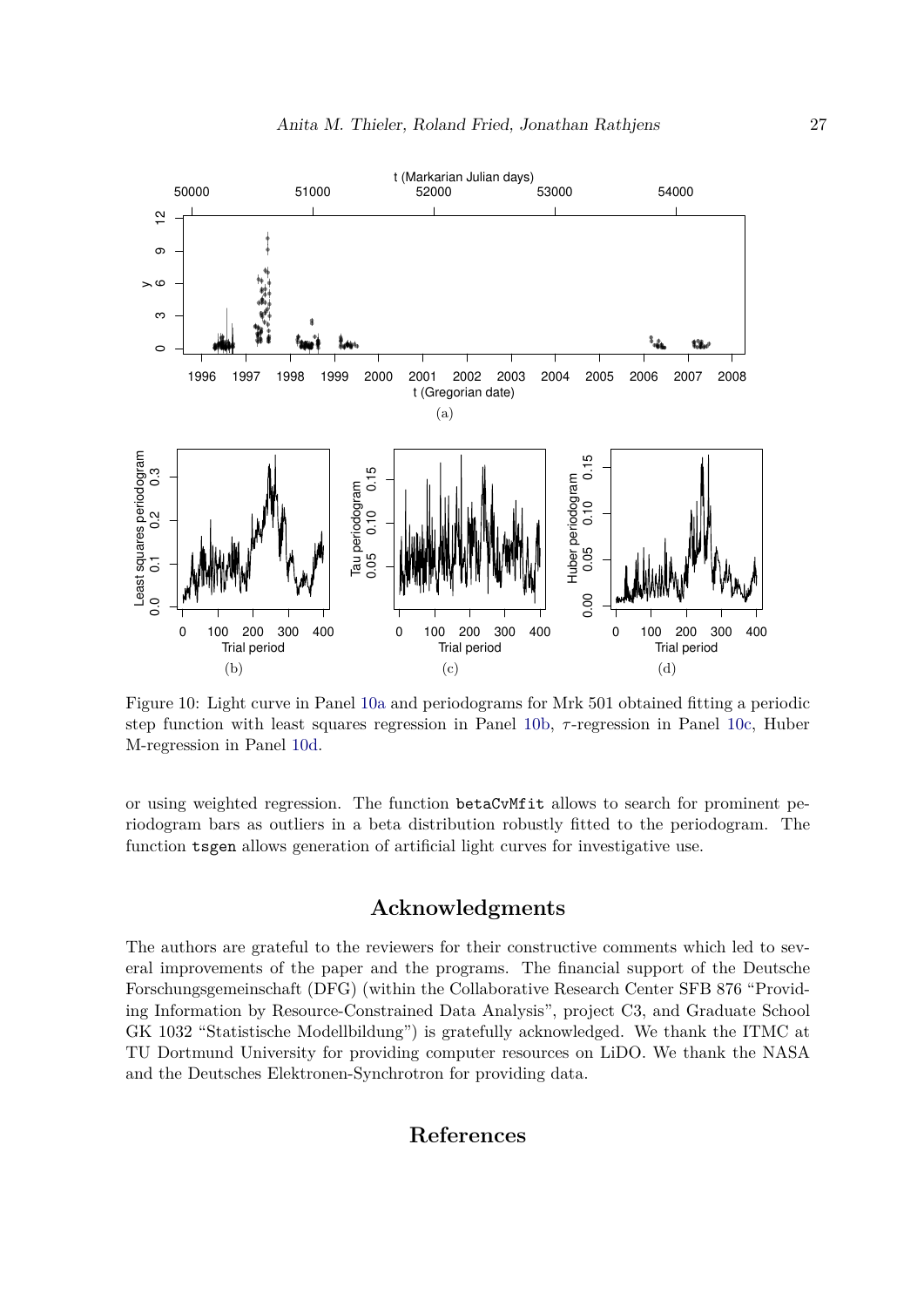- Ahdesmäki M, Fokianos K, Strimmer K (2012). GeneCycle*: Identification of Periodically Expressed Genes*. R package version 1.1.2, URL [https://CRAN.R-project.org/package=](https://CRAN.R-project.org/package=GeneCycle) [GeneCycle](https://CRAN.R-project.org/package=GeneCycle).
- Ahdesmäki M, Lähdesmäki H, Gracey A, Shmulevich I, Yli-Harja O (2007). "Robust Regression for Periodicity Detection in Non-Uniformly Sampled Time-Course Gene Expression Data." *BMC Bioinformatics*, **8**(1), 233–248. [doi:10.1186/1471-2105-8-233](https://doi.org/10.1186/1471-2105-8-233).
- Akerlof C, Alcock C, Allsman R, Axelrod T, Bennett D, Cook K, Freeman K, Griest K, Marshall S, Park H (1994). "Application of Cubic Splines to the Spectral Analysis of Unequally Spaced Data." *The Astrophysical Journal*, **436**, 787–794. [doi:10.1086/174954](https://doi.org/10.1086/174954).
- Bates DM, Venables WN (2016). splines*: Regression Spline Functions and Classes*. Base R package version 3.2.4, URL <https://www.R-project.org/>.
- Bjornstad ON (2013). nlts*: (Non)Linear Time Series Analysis*. R package version 0.2-0, URL <https://CRAN.R-project.org/package=nlts>.
- Chadid M, Perini C, Bono G, Auvergne M, Baglin A, Weiss W, Deboscher J (2011). "CoRoT Light Curves of Blazhko RR Lyrae Stars." *Astronomy & Astrophysics*, **527**, A146. [doi:](https://doi.org/10.1051/0004-6361/201016048) [10.1051/0004-6361/201016048](https://doi.org/10.1051/0004-6361/201016048).
- Clarke B, McKinnon P, Riley G (2012). "A Fast Robust Method for Fitting Gamma Distributions." *Statistical Papers*, **53**(4), 1001–1014. [doi:10.1007/s00362-011-0404-3](https://doi.org/10.1007/s00362-011-0404-3).
- Croux C, Dehon C (2003). "Estimators of the Multiple Correlation Coefficient: Local Robustness and Confidence Intervals." *Statistical Papers*, **44**(3), 315–334. [doi:](https://doi.org/10.1007/s00362-003-0158-7) [10.1007/s00362-003-0158-7](https://doi.org/10.1007/s00362-003-0158-7).
- Cumming A, Marcy G, Butler R (1999). "The Lick Planet Search: Detectability and Mass Thresholds." *The Astrophysical Journal*, **526**(2), 890–915. [doi:10.1086/308020](https://doi.org/10.1086/308020).
- Davies L, Gather U (1993). "The Identification of Multiple Outliers." *Journal of the American Statistical Association*, **88**(423), 782–792. [doi:10.1080/01621459.1993.10476339](https://doi.org/10.1080/01621459.1993.10476339).
- Deeming T (1975). "Fourier Analysis with Unequally-Spaced Data." *Astrophysics and Space Science*, **36**(1), 137–158. [doi:10.1007/bf00681947](https://doi.org/10.1007/bf00681947).
- Ferraz-Mello S (1981). "Estimation of Periods from Unequally Spaced Observations." *The Astronomical Journal*, **86**(4), 619–624. [doi:10.1086/112924](https://doi.org/10.1086/112924).
- Gupta A, Nadarajah S (2004). *Handbook of Beta Distribution and Its Applications*. Dekker, New York, Basel.
- Hall P, Li M (2006). "Using the Periodogram to Estimate Period in Nonparametric Regression." *Biometrika*, **93**(2), 411–424. [doi:10.1093/biomet/93.2.411](https://doi.org/10.1093/biomet/93.2.411).
- Hall P, Reimann J, Rice J (2000). "Nonparametric Estimation of a Periodic Function." *Biometrika*, **87**(3), 545–557. [doi:10.1093/biomet/87.3.545](https://doi.org/10.1093/biomet/87.3.545).
- Hall P, Yin J (2003). "Nonparametric Methods for Deconvolving Multiperiodic Functions." *Journal of the Royal Statistical Society B*, **65**(4), 869–886. [doi:10.1046/j.1369-7412.](https://doi.org/10.1046/j.1369-7412.2003.00420.x) [2003.00420.x](https://doi.org/10.1046/j.1369-7412.2003.00420.x).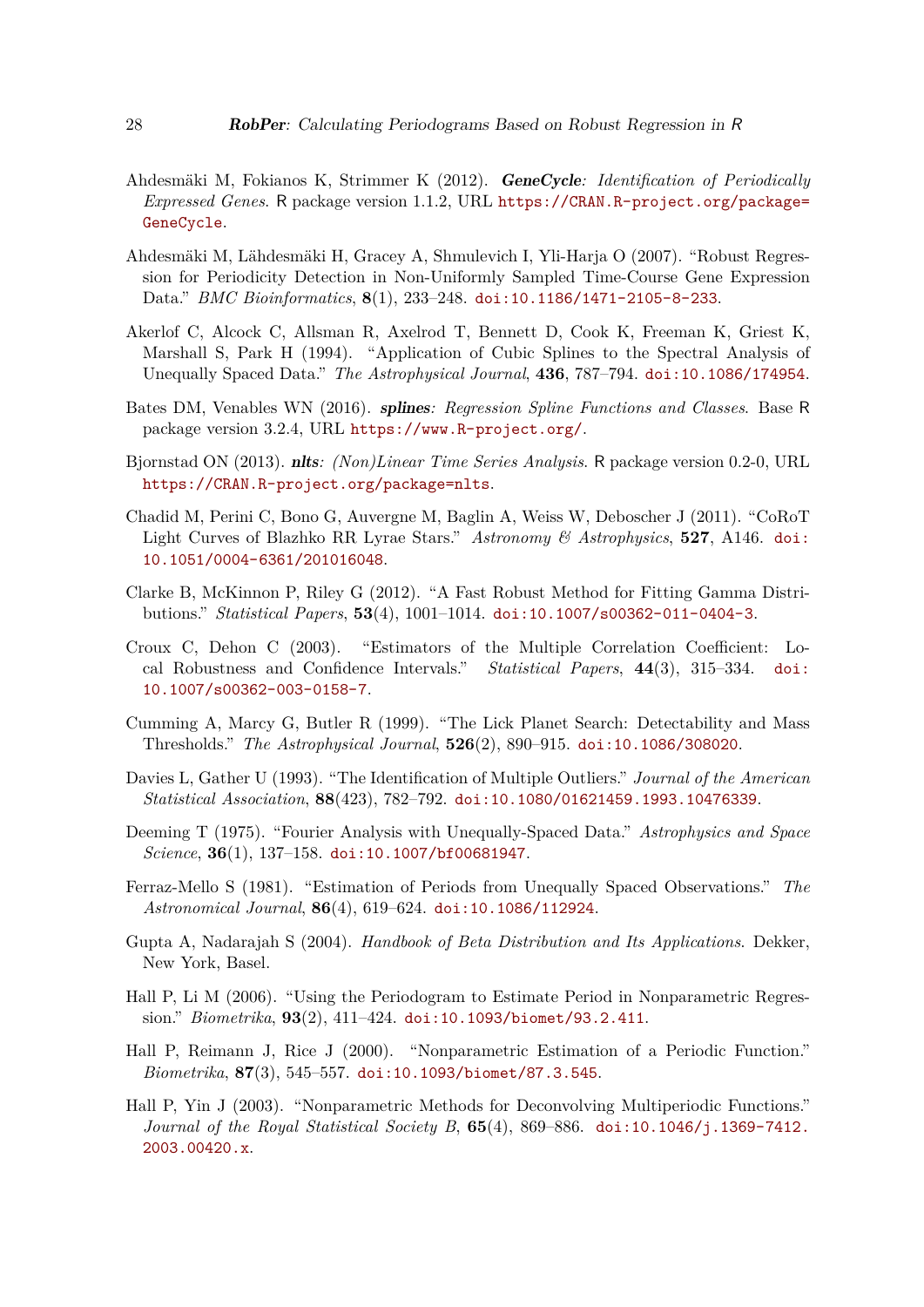- Halpern J, Leighly K, Marshall H (2003). "An Extreme Ultraviolet Explorer Atlas of Seyfert Galaxy Light Curves: Search for Periodicity." *The Astrophysical Journal*, **585**, 665–676. [doi:10.1086/346106](https://doi.org/10.1086/346106).
- Harmon B, Fishman G, Wilson C, Paciesas W, Zhang S, Finger M, Koshut T, McCollough M, Robinson C, Rubin B (2002). "The Burst and Transient Source Experiment Earth Occultation Technique." *The Astrophysical Journal Supplement Series*, **138**(1), 149–183. [doi:10.1086/324018](https://doi.org/10.1086/324018).
- Harmon B, Wilson C, Fishman G, Connaughton V, Henze W, Paciesas W, Finger M, Mc-Collough M, Sahi M, Peterson B, Shrader C, Grindlay J, Barret D (2004). "The Burst and Transient Source Experiment (BATSE) Earth Occultation Catalog of Low-Energy Gamma-Ray Sources." *The Astrophysical Journal Supplement Series*, **154**(2), 585–622. [doi:10.1086/421940](https://doi.org/10.1086/421940).
- Huber P, Ronchetti E (1981). *Robust Statistics*, volume 1. John Wiley & Sons.
- Johnson IM (2015). robustreg*: Robust Regression Functions*. R package version 0.1-9, URL <https://CRAN.R-project.org/package=robustreg>.
- Koenker R (2015). quantreg*: Quantile Regression*. R package version 5.21, URL [https:](https://CRAN.R-project.org/package=quantreg) [//CRAN.R-project.org/package=quantreg](https://CRAN.R-project.org/package=quantreg).
- Leahy D, Darbro W, Elsner R, Weisskopf M, Kahn S, Sutherland P, Grindlay J (1983). "On Searches for Pulsed Emission with Application to Four Globular Cluster X-Ray Sources: NGC 1851, 6441, 6624, and 6712." *The Astrophysical Journal*, **266**(1), 160–170. [doi:](https://doi.org/10.1086/160766) [10.1086/160766](https://doi.org/10.1086/160766).
- Li T (2009). "A Robust Spectral Analyzer for One-Dimensional and Multi-Dimensional Data Analysis." 2009/0112954 A1. US Patent Application.
- Li T (2010). "A Nonlinear Method for Robust Spectral Analysis." *IEEE Transactions on Signal Processing*, **58**(5), 2466–2474. [doi:10.1109/tsp.2010.2042479](https://doi.org/10.1109/tsp.2010.2042479).
- Maronna R, Martin R, Yohai V (2006). *Robust Statistics: Theory and Methods*. John Wiley & Sons, Chichester. [doi:10.1002/0470010940](https://doi.org/10.1002/0470010940).
- Mebane, Jr WR, Sekhon JS (2011). "Genetic Optimization Using Derivatives: The rgenoud Package for R." *Journal of Statistical Software*, **42**(11), 1–26. [doi:10.18637/jss.v042.](https://doi.org/10.18637/jss.v042.i11) [i11](https://doi.org/10.18637/jss.v042.i11).
- Norm DIN 66261 (1985). "Sinnbilder für Struktogramme nach Nassi-Shneiderman."
- Oh H, Nychka D, Brown T, Charbonneau P (2004). "Period Analysis of Variable Stars by Robust Smoothing." *Journal of the Royal Statistical Society C*, **53**(1), 15–30. [doi:](https://doi.org/10.1111/j.1467-9876.2004.00423.x) [10.1111/j.1467-9876.2004.00423.x](https://doi.org/10.1111/j.1467-9876.2004.00423.x).
- Palmer D (2009). "A Fast Chi-Squared Technique for Period Search of Irregularly Sampled Data." *The Astrophysical Journal*, **695**, 496–502. [doi:10.1088/0004-637x/695/1/496](https://doi.org/10.1088/0004-637x/695/1/496).
- R Core Team (2014). stats*:* R *Statistical Functions*. R package version 3.0.3, part of R 3.0.3.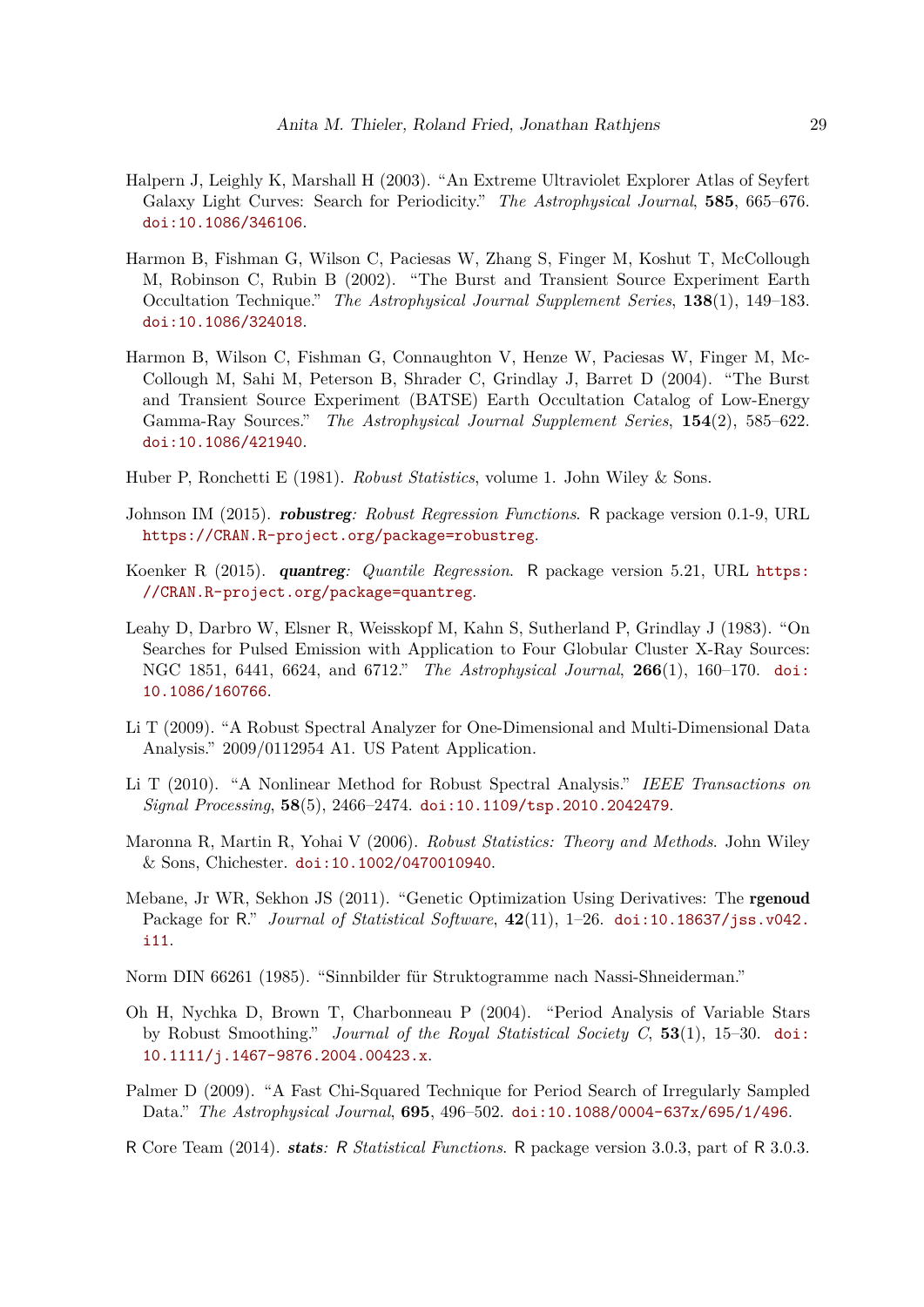- R Core Team (2016). base*: Base* R *Functions*. Base R package version 3.2.4, URL [https:](https://www.R-project.org/) [//www.R-project.org/](https://www.R-project.org/).
- R Core Team (2015). R*: A Language and Environment for Statistical Computing*. R Foundation for Statistical Computing, Vienna, Austria. URL <https://www.R-project.org/>.
- Reegen P (2007). "SigSpec I. Frequency- And Phase-Resolved Significance in Fourier Space." *Astronomy & Astrophysics*, **467**(3), 1353–1371. [doi:10.1051/0004-6361:20066597](https://doi.org/10.1051/0004-6361:20066597).
- Ripley R, Boitmanis K, Snijders TAB (2013). RSiena*: Siena Simulation Investigation for Empirical Network Analysis*. R package version 1.1-232, URL [https://CRAN.R-project.](https://CRAN.R-project.org/package=RSiena) [org/package=RSiena](https://CRAN.R-project.org/package=RSiena).
- Rousseeuw P, Croux C, Todorov V, Ruckstuhl A, Salibian-Barrera M, Verbeke T, Koller M, Maechler M (2015). robustbase*: Basic Robust Statistics*. R package version 0.92-5, URL <https://CRAN.R-project.org/package=robustbase>.
- Rousseeuw P, Yohai V (1984). "Robust Regression by Means of S-Estimators." In J Franke, W Härdle, D Martin (eds.), *Robust and Nonlinear Time Series Analysis*, Lecture Notes in Statistics No. 26, pp. 256–272. Springer-Verlag, Berlin, New York.
- Ruf T (1999). "The Lomb-Scargle Periodogram in Biological Rhythm Research: Analysis of Incomplete and Unequally Spaced Time-Series." *Biological Rhythm Research*, **30**, 178–201. [doi:10.1076/brhm.30.2.178.1422](https://doi.org/10.1076/brhm.30.2.178.1422).
- Salibian-Barrera M, Willems G, Zamar R (2008). "The Fast-*τ* Estimator for Regression." *Journal of Computational and Graphical Statistics*, **17**(3), 659–682. [doi:10.1198/](https://doi.org/10.1198/106186008x343785) [106186008x343785](https://doi.org/10.1198/106186008x343785).
- Salibian-Barrera M, Yohai V (2006). "A Fast Algorithm for S-Regression Estimates." *Journal of Computational and Graphical Statistics*, **15**(2), 414–427. [doi:10.1198/](https://doi.org/10.1198/106186006x113629) [106186006x113629](https://doi.org/10.1198/106186006x113629).
- Scargle J (1982). "Studies in Astronomical Time Series Analysis. II. Statistical Aspects of Spectral Analysis of Unevenly Spaced Data." *The Astrophysical Journal*, **263**, 835–853. [doi:10.1086/160554](https://doi.org/10.1086/160554).
- Schwarzenberg-Czerny A (1989). "On the Advantage of Using Analysis of Variance for Period Search." *Monthly Notices of the Royal Astronomical Society*, **241**, 153–165. [doi:10.1093/](https://doi.org/10.1093/mnras/241.2.153) [mnras/241.2.153](https://doi.org/10.1093/mnras/241.2.153).
- Schwarzenberg-Czerny A (1998). "The Distribution of Empirical Periodograms: Lomb-Scargle and PDM Spectra." *Monthly Notices of the Royal Astronomical Society*, **301**(3), 831–840. [doi:10.1111/j.1365-8711.1998.02086.x](https://doi.org/10.1111/j.1365-8711.1998.02086.x).
- Seber G, Lee A (2003). *Linear Regression Analysis*. 2nd edition. John Wiley & Sons, Hoboken, New Jersey. [doi:10.1002/9780471722199](https://doi.org/10.1002/9780471722199).
- Stellingwerf R (1978). "Period Determination Using Phase Dispersion Minimization." *The Astrophysical Journal*, **224**, 953–960. [doi:10.1086/156444](https://doi.org/10.1086/156444).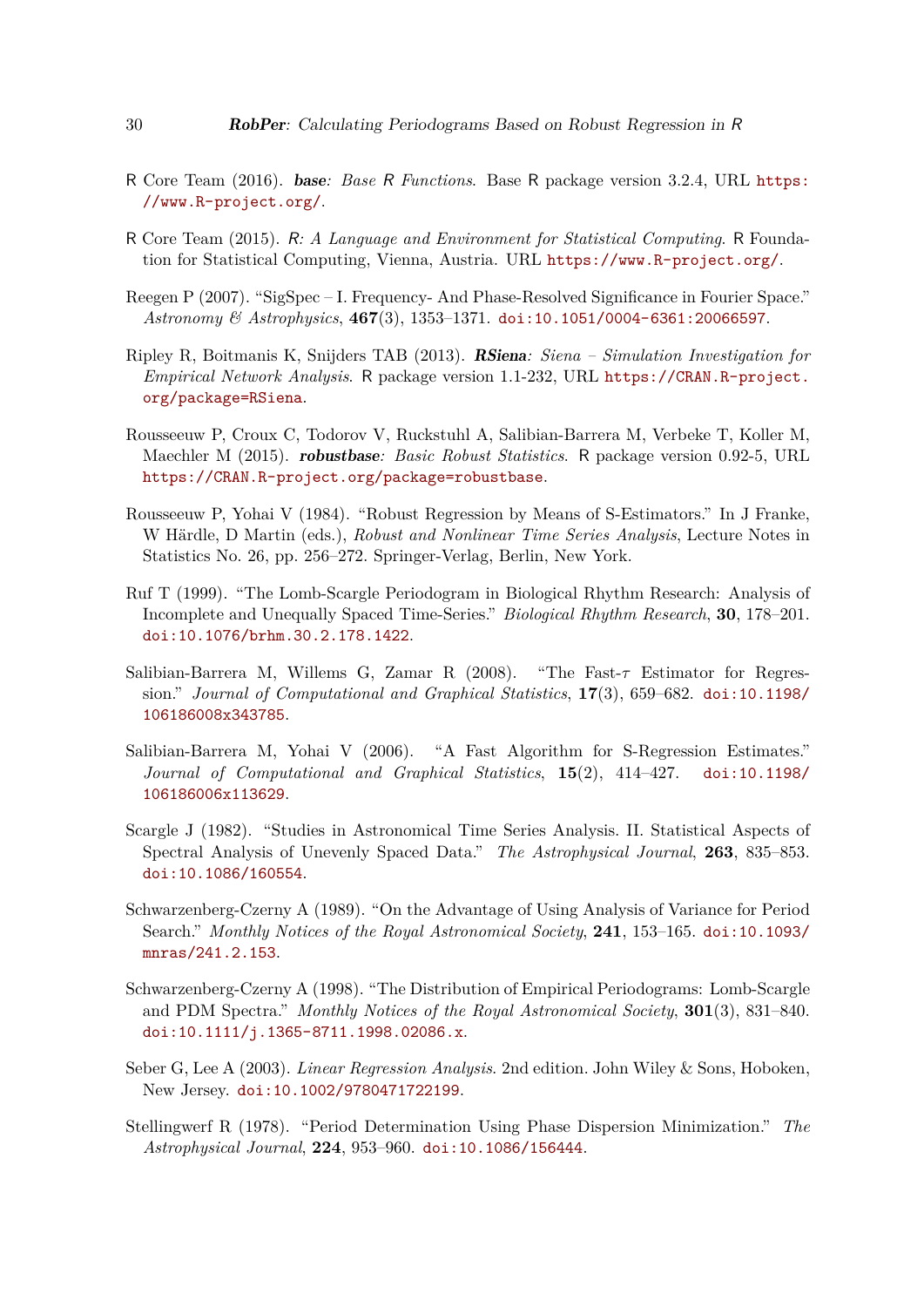- Thieler A (2013). *Robuste Verfahren zur Periodendetektion in ungleichmäßig beobachteten Lichtkurven*. Doctoral thesis, TU Dortmund University.
- Thieler A, Backes M, Fried R, Rhode W (2013). "Periodicity Detection in Irregularly Sampled Light Curves by Robust Regression and Outlier Detection." *Statistical Analysis and Data Mining*, **6**(1), 73–89. [doi:10.1002/sam.11178](https://doi.org/10.1002/sam.11178).
- Thieler AM, Rathjens J, Fried R (2015). RobPer*: Robust Periodogram and Periodicity Detection Methods*. R package version 1.2.1, with contributions from Clarke BR, Ligges U, Salibian-Barrera M, Willems G, Yohai V, URL [https://CRAN.R-project.org/package=](https://CRAN.R-project.org/package=RobPer) [RobPer](https://CRAN.R-project.org/package=RobPer).
- Timmer J, König M (1995). "On Generating Power Law Noise." *Astronomy and Astrophysics*, **300**, 707–710.
- Tluczykont M, Bernardini E, Satalecka K, Clavero R, Shayduk M, Kalekin O (2010). "Long-Term Lightcurves from Combined Unified Very High Energy Gamma-Ray Data." *Astronomy and Astrophysics*, **524**, A48. [doi:10.1051/0004-6361/201015193](https://doi.org/10.1051/0004-6361/201015193).
- Uttley P, McHardy I, Papadakis I (2002). "Measuring the Broad-Band Power Spectra of Active Galactic Nuclei with RXTE." *Monthly Notices of the Royal Astronomical Society*, **332**(1), 231–250. [doi:10.1046/j.1365-8711.2002.05298.x](https://doi.org/10.1046/j.1365-8711.2002.05298.x).
- Varadhan R, Gilbert P (2009). "BB: An R Package for Solving a Large System of Nonlinear Equations and for Optimizing a High-Dimensional Nonlinear Objective Function." *Journal of Statistical Software*, **32**(4), 1–26. [doi:10.18637/jss.v032.i04](https://doi.org/10.18637/jss.v032.i04).
- Venables W, Ripley B (2002). *Modern Applied Statistics with* S. 4th edition. Springer-Verlag, New York. [doi:10.1007/978-0-387-21706-2](https://doi.org/10.1007/978-0-387-21706-2).
- Wang Z (2013). "cts: An R Package for Continuous Time Autoregressive Models via Kalman Filter." *Journal of Statistical Software*, **53**(5), 1–19. [doi:10.18637/jss.v053.i05](https://doi.org/10.18637/jss.v053.i05).
- Yohai V, Zamar R (1988). "High Breakdown-Point Estimates of Regression by Means of the Minimization of an Efficient Scale." *Journal of the American Statistical Association*, **83**(402), 406–413. [doi:10.2307/2288856](https://doi.org/10.2307/2288856).
- Zechmeister M, Kürster M (2009). "The Generalised Lomb-Scargle Periodogram. A New Formalism for the Floating-Mean and Keplerian Periodograms." *Astronomy and Astrophysics*, **496**(2), 577–584. [doi:10.1051/0004-6361:200811296](https://doi.org/10.1051/0004-6361:200811296).
- Zhang Z, Chan S (2005). "Robust Adaptive Lomb Periodogram for Time-Frequency Analysis of Signals with Sinusoidal and Transient Components." In *Proceedings of the IEEE International Conference on Acoustics, Speech, and Signal Processing (ICASSP'05)*, volume 4, pp. 493–496.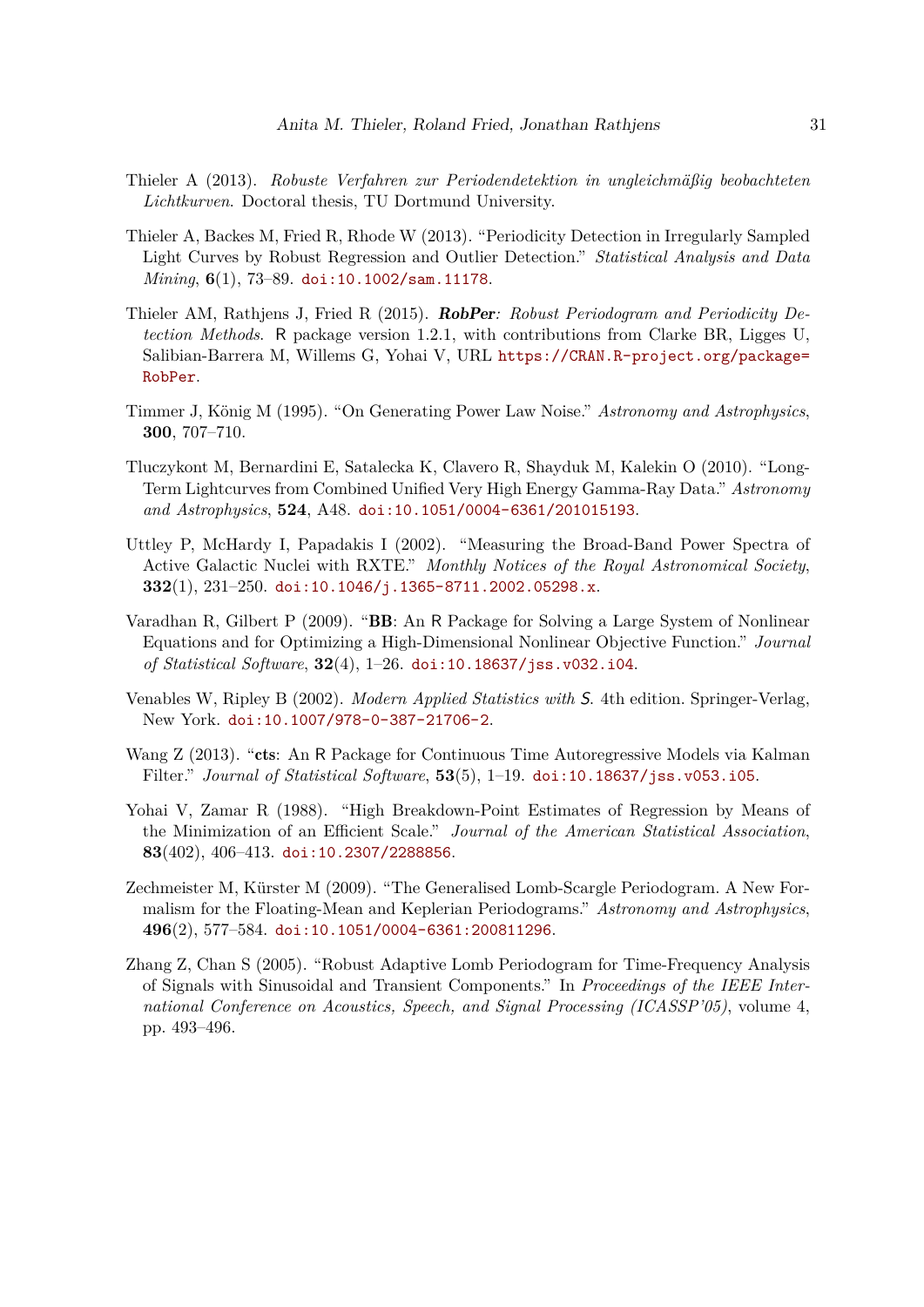# **A. Implementation diagrams for** RobPer

In this appendix, the structure of the RobPer function is displayed as Nassi-Shneiderman diagram (structogram after Norm DIN 66261). Figure 11 contains a reading guidance for the blocks used in the structogram. The structogram for RobPer is displayed in Figure 12, for the algorithm singleFUN in Figure 13 and for the function IRWLS in Figure 14. The arguments and return values of the latter are shown in Table 5. The following definitions are used:

$$
\zeta_{L_2}(r) = \sum_{i=1}^n r_i^2 \tag{34}
$$

$$
\zeta_{LTS}(r) = \sum_{i=1}^{h(m)} r_{(i)}, \qquad h(m) = \left\lfloor \frac{n}{2} \right\rfloor + \left\lfloor \frac{m+1}{2} \right\rfloor, \tag{35}
$$

$$
\zeta_{L_1}(r) = \sum_{i=1}^n |r_i|,\tag{36}
$$

$$
\rho_{MH}(\nu) = \begin{cases} \nu^2 & |\nu| \le k \\ 2k|\nu| - k^2 & |\nu| > k \end{cases}, \qquad \rho_{MB}(\nu) = \begin{cases} 1 - \left(1 - \left(\frac{\nu}{k}\right)^2\right)^3 & |\nu| \le k \\ 1 & |\nu| > k \end{cases}, \tag{37}
$$

$$
\zeta_{MH}(r) = \sum_{i=1}^{n} \rho_{MH}\left(\frac{r_i}{\hat{\sigma}}\right), \qquad \zeta_{MB}(r) = \sum_{i=1}^{n} \rho_{MB}\left(\frac{r_i}{\hat{\sigma}}\right), \qquad (38)
$$

$$
W_{MH}(\nu) = \begin{cases} c_{MH} & |\nu| \le k \\ c_{MH} \cdot \frac{k}{|\nu|} & |\nu| > k \end{cases}, \qquad W_{MB}(\nu) = \begin{cases} c_{MB} \cdot \left(1 - \left(\frac{\nu}{k}\right)^2\right)^2 & |\nu| \le k \\ 0 & |\nu| > k \end{cases}.
$$
 (39)

The normalization constant can be set to  $c_{MH} = c_{MB} = 1$  due to the scale invariance of the least squares estimation used in the iteratively reweighted least squares (IRWLS) step.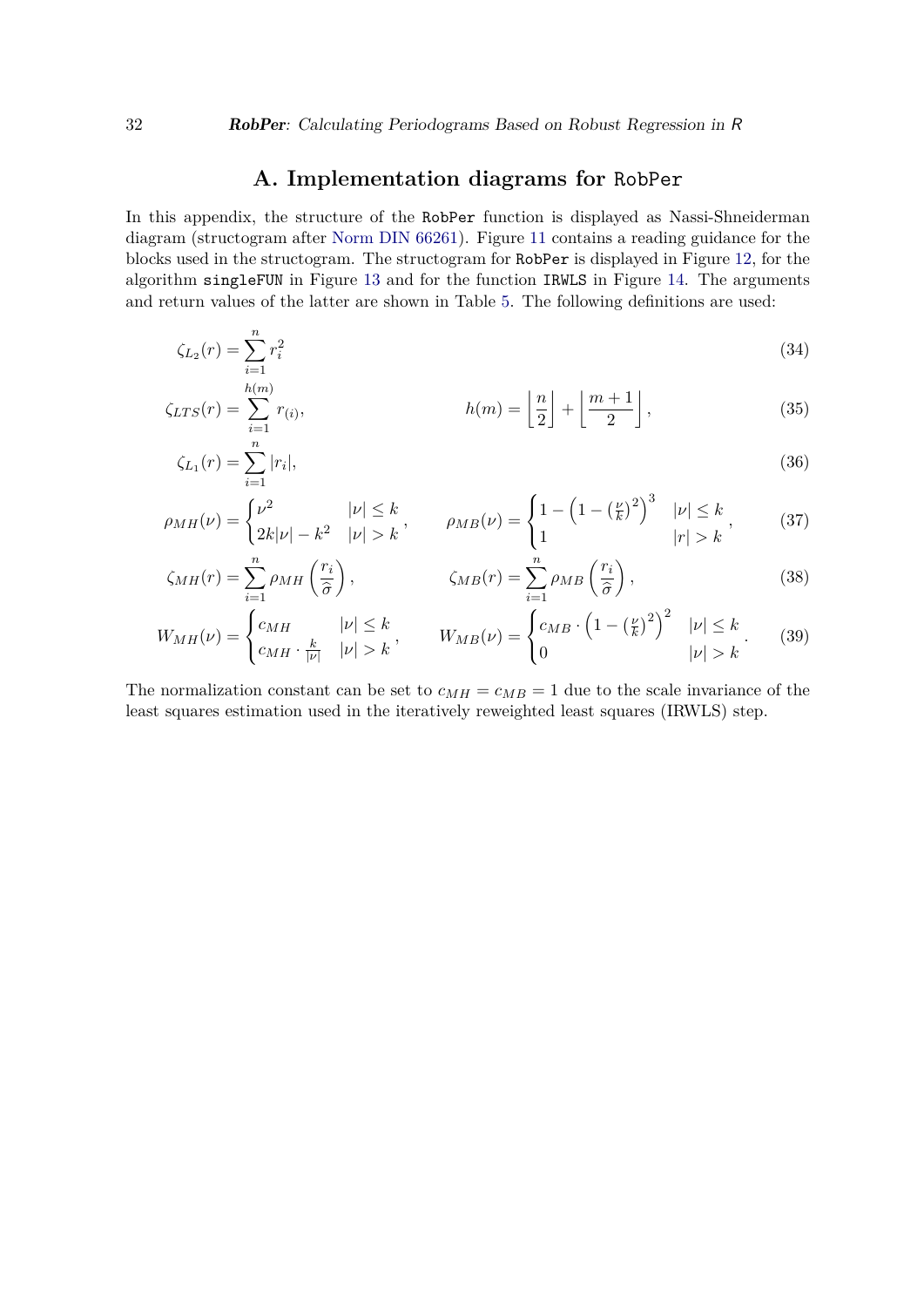

condition block

block condition

If case 1, run B1; if case 2, run B2; if case 3, run B3.

sub Run sub (some algorithm, code or function outsourced).

Reiteration of a block with a check in advance, whether a condition is fulfilled (e.g., a for-loop)

Reiteration of a block with a check afterwards, whether a condition is fulfilled (e.g., by if(!...)*. . .*break)

TRUE FALSE + s <- tau } runifgen | R> if(!wei) {  $y \in \mathbb{R}^{100}$ Choose  $y_i$  from  $\mathcal{N}\left(\sin(2\pi/5t_i), s_i^2\right)$ 

 $\tau \in \mathbb{R}^{100}$ 

 $i \leftarrow i + 1$ 

Block runifgen:



Figure 11: Reading guidance for the structograms: In Panel 11a, the blocks used for the representation of an algorithm. In Panel 11b, a structogram (left) for a simple R code (right), which generates the observations  $(t_i, y_i, s_i)_{i=1,\dots,100}$  of a simple light curve with fluctuation period 5. This R code is for demonstration only and not programmed efficiently.

*Anita M. Thieler, Roland Fried, Jonathan Rathjens* 33

First run B1, afterwards run B2, at last run B3. Horizontal lines between subsequent blocks are sometimes omitted for better readability.

(a)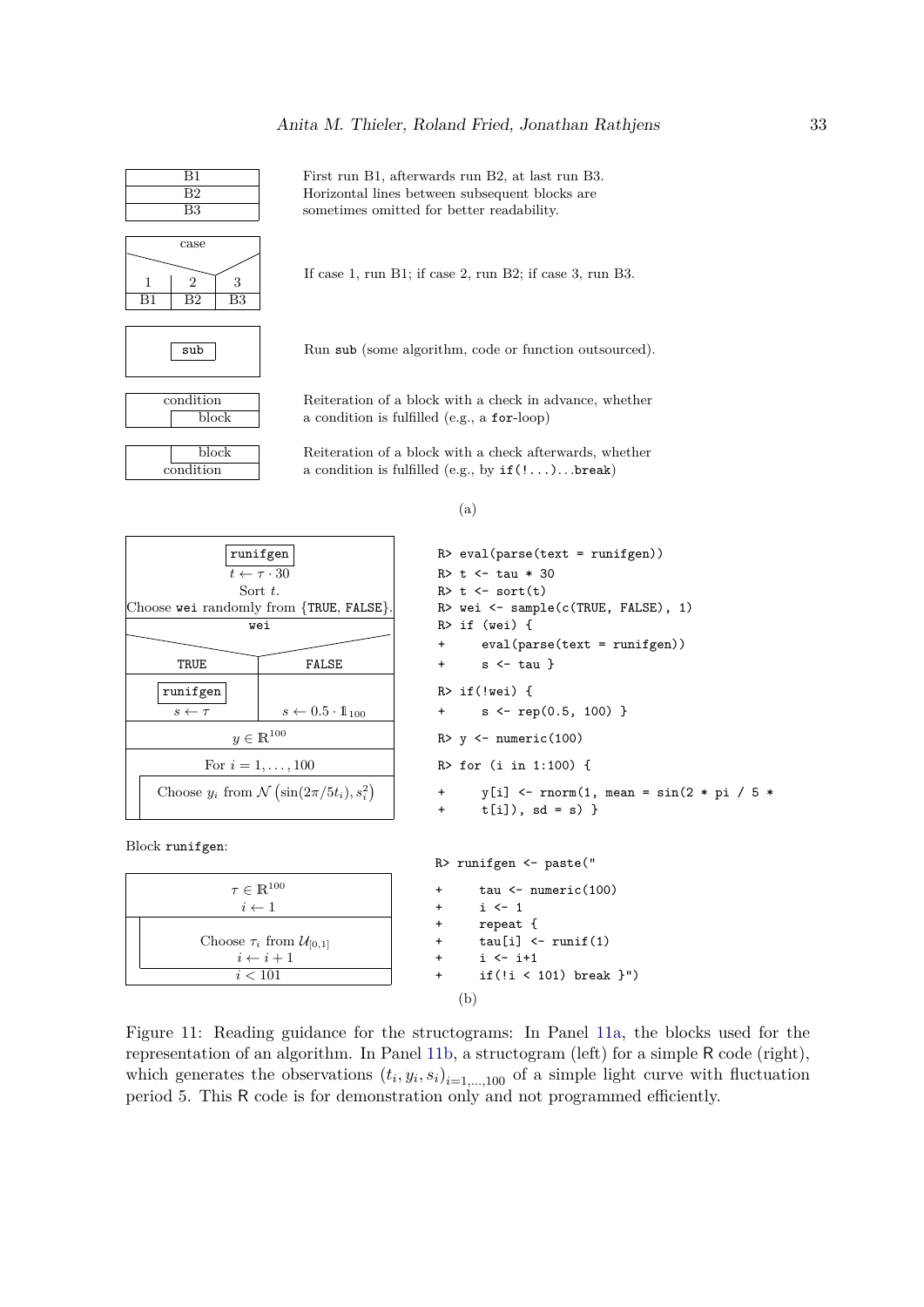

Figure 12: Structogram of RobPer. The block singleFUN is displayed in detail in Figure 13.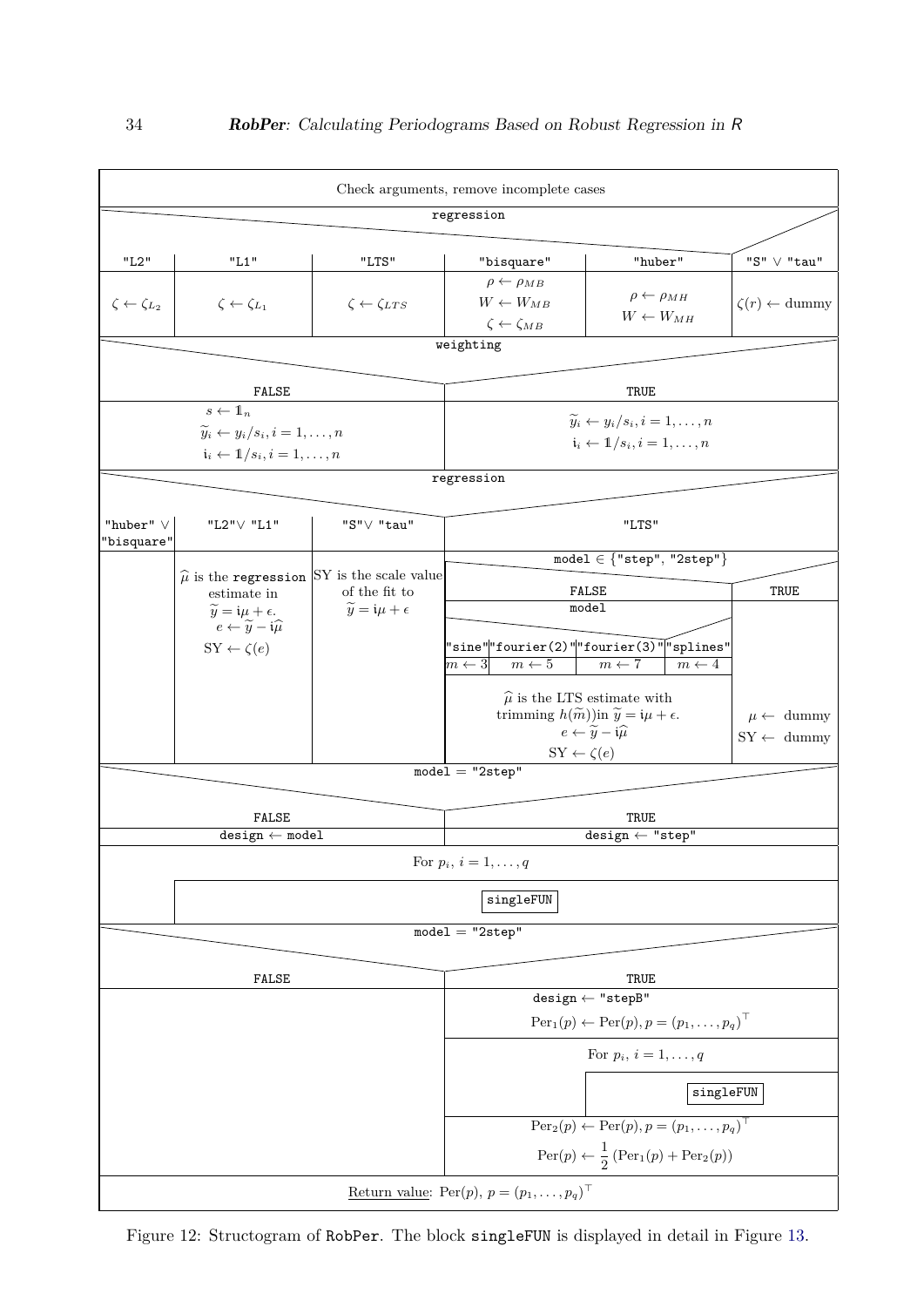

Figure 13: Structogram of singleFUN. NA indicates a missing value. The block IRWLS is displayed in detail in Figure 14.